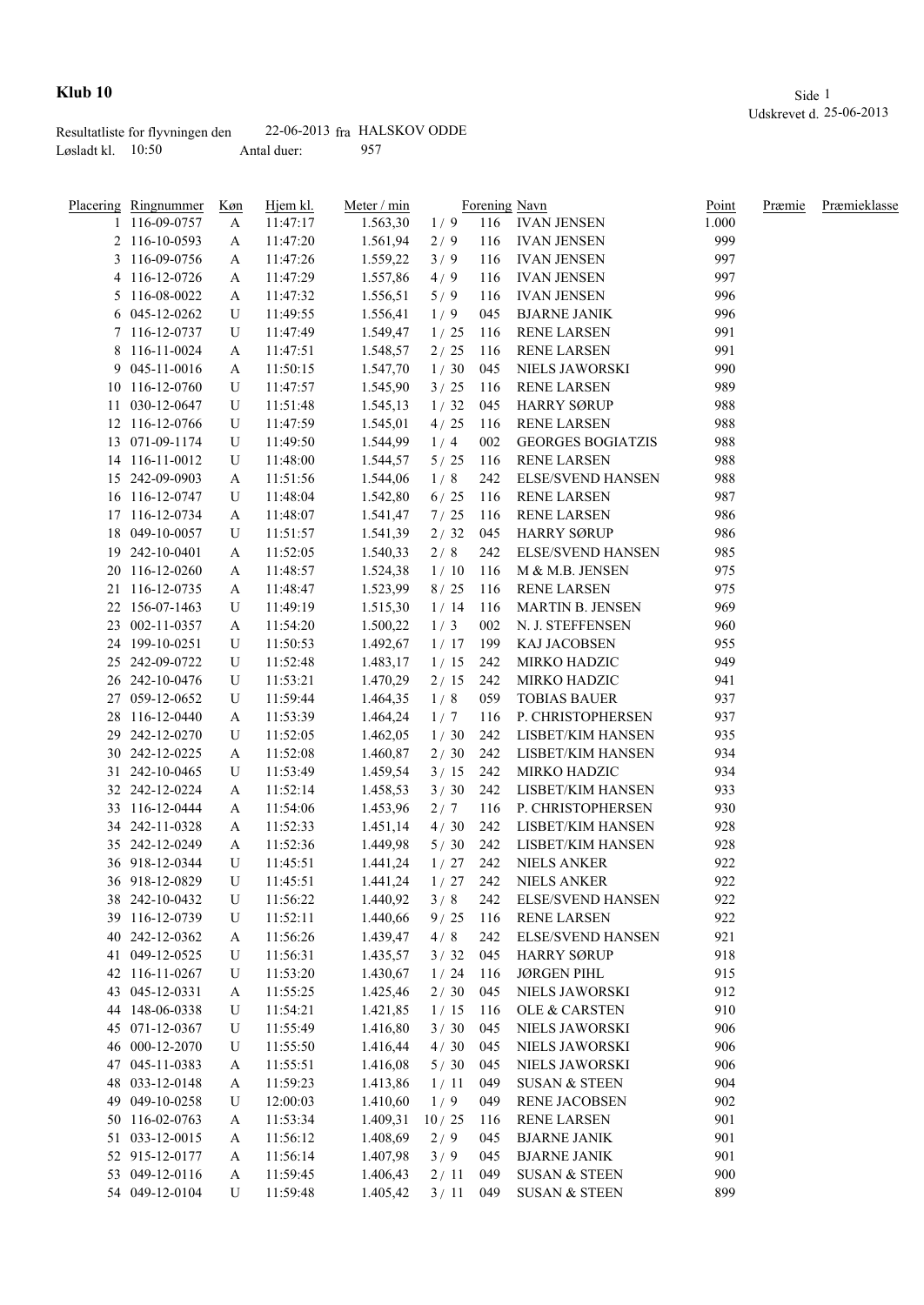|                     | Resultatliste for flyvningen den |             | $22-06-2013$ fra HALSKOV ODDE |
|---------------------|----------------------------------|-------------|-------------------------------|
| Løsladt kl. $10:50$ |                                  | Antal duer: | 957                           |

|    | <u>Placering Ringnummer</u> | <u>Køn</u> | Hjem kl. | Meter / min |            |      | Forening Navn            | Point | Præmie | Præmieklasse |
|----|-----------------------------|------------|----------|-------------|------------|------|--------------------------|-------|--------|--------------|
|    | 55 030-12-0644              | U          | 11:57:59 | 1.404,59    | $4/32$ 045 |      | <b>HARRY SØRUP</b>       | 898   |        |              |
|    | 56 242-12-0316              | U          | 11:51:26 | 1.404,52    | 1/7        | 242  | LUCAS KRAMHØFT           | 898   |        |              |
|    | 57 002-11-0312              | U          | 11:58:46 | 1.400,43    | 1/12       | 002  | OLE MORTENSEN            | 896   |        |              |
|    | 58 116-09-1071              | A          | 11:52:53 | 1.398,37    | 1/36       | 116  | <b>ARIF ERKUL</b>        | 894   |        |              |
|    | 59 116-12-0530              | A          | 11:52:55 | 1.397,63    | 2/36       | 116  | <b>ARIF ERKUL</b>        | 894   |        |              |
|    | 60 116-08-0707              | A          | 11:52:59 | 1.396,15    | 3/36       | 116  | <b>ARIF ERKUL</b>        | 893   |        |              |
|    | 61 030-12-0661              | U          | 11:58:24 | 1.396,04    | 5/32       | 045  | HARRY SØRUP              | 893   |        |              |
|    | 62 242-08-1238              | U          | 11:51:19 | 1.395,38    | 1/14       | 242  | M. HALD PEDERSEN         | 893   |        |              |
|    | 63 049-12-0406              | A          | 11:59:48 | 1.394,03    | 1/13       | 049  | <b>TEAM LENTZ</b>        | 892   |        |              |
|    | 64 049-11-0282              | A          | 11:59:51 | 1.393,03    | 2/13       | 049  | <b>TEAM LENTZ</b>        | 891   |        |              |
|    | 65 116-07-0454              | U          | 11:54:45 | 1.388,14    | 2/14       | 116  | <b>MARTIN B. JENSEN</b>  | 888   |        |              |
|    | 66 049-12-0103              | A          | 12:00:46 | 1.386,23    | 4/11       | 049  | <b>SUSAN &amp; STEEN</b> | 887   |        |              |
|    | 67 045-12-0343              | U          | 11:57:21 | 1.384,54    | 6/30       | 045  | NIELS JAWORSKI           | 886   |        |              |
|    | 68 049-10-0519              | U          | 12:02:25 | 1.384,53    | 1/25       | 049  | OLE G. HANSEN            | 886   |        |              |
|    | 69 901-12-2326              | U          | 11:57:26 | 1.382,83    | 7/30       | 045  | NIELS JAWORSKI           | 885   |        |              |
|    | 70 049-10-0151              | U          | 12:02:33 | 1.381,86    | 1/42       | 049  | PETER HANSEN             | 884   |        |              |
|    | 71 049-07-0214              | U          | 12:02:35 | 1.381,23    | 2/42       | 049  | PETER HANSEN             | 884   |        |              |
|    | 72 242-10-0482              | U          | 11:57:29 | 1.380,24    | 4/15       | 242  | MIRKO HADZIC             | 883   |        |              |
|    | 73 116-10-0374              |            |          |             |            | 116  | <b>JØRGEN PIHL</b>       | 881   |        |              |
|    |                             | A          | 11:55:48 | 1.377,04    | 2/24       |      |                          | 881   |        |              |
|    | 74 049-10-0124              | A          | 12:02:50 | 1.376,49    | 3/42       | 049  | PETER HANSEN             |       |        |              |
|    | 75 059-08-0077              | A          | 12:04:16 | 1.376,32    | 1/14       | 049  | ARNE SKOVBJERG           | 880   |        |              |
|    | 76 116-12-0201              | U          | 11:56:34 | 1.374,50    | 2/15       | 116  | OLE & CARSTEN            | 879   |        |              |
|    | 77 116-11-0464              | A          | 11:56:35 | 1.373,96    | 1/19       | 116  | FREDDY NORDQUIST         | 879   |        |              |
| 78 | 225-12-0630                 | A          | 11:56:36 | 1.373,74    | 1/16       |      | 116 KJELD & BERILL       | 879   |        |              |
|    | 78 116-12-0822              | A          | 11:56:36 | 1.373,74    | 1/16       | 116  | KJELD & BERILL           | 879   |        |              |
| 80 | 225-12-0657                 | A          | 11:56:39 | 1.372,71    | 3/16       | 116  | KJELD & BERILL           | 878   |        |              |
|    | 81 059-11-1151              | U          | 12:04:29 | 1.372,32    | 2/14       | 049  | <b>ARNE SKOVBJERG</b>    | 878   |        |              |
|    | 82 059-11-1093              | U          | 12:00:15 | 1.368,97    | 1/10       | 049  | KASPER SØRENSEN          | 876   |        |              |
|    | 83 049-08-0087              | U          | 12:00:18 | 1.367,99    | 2/10       | 049  | KASPER SØRENSEN          | 875   |        |              |
|    | 84 199-12-0216              | A          | 11:57:00 | 1.367,82    | 1/33       | 199  | THERGAM-AL-HUIO          | 875   |        |              |
|    | 85 116-11-0949              | A          | 11:55:30 | 1.367,71    | 11/25      | 116  | <b>RENE LARSEN</b>       | 875   |        |              |
|    | 86 225-12-0631              | A          | 11:56:54 | 1.367,58    | 4/16       | 116  | KJELD & BERILL           | 875   |        |              |
|    | 87 242-08-1290              | U          | 11:58:07 | 1.367,40    | 5/15       | 242  | MIRKO HADZIC             | 875   |        |              |
|    | 88 116-12-0854              | A          | 11:58:10 | 1.366,68    | 1/16       | 116  | <b>JØRGEN DANIELSEN</b>  | 874   |        |              |
|    | 89 199-11-0128              | U          | 11:57:08 | 1.365,10    | 2/33       | 199  | THERGAM-AL-HUIO          | 873   |        |              |
|    | 89 199-12-0226              | U          | 11:57:08 | 1.365,10    | $2/33$ 199 |      | THERGAM-AL-HUIO          | 873   |        |              |
|    | 91 199-12-0215              | A          | 11:57:09 | 1.364,77    | $4/33$ 199 |      | THERGAM-AL-HUIO          | 873   |        |              |
|    | 91 030-12-1199              | U          | 11:57:09 | 1.364,77    | 4/33       | 199  | THERGAM-AL-HUIO          | 873   |        |              |
|    | 93 049-10-0537              | U          | 12:03:28 | 1.364,74    | 2/25       | 049  | OLE G. HANSEN            | 873   |        |              |
|    | 94 049-11-0410              | A          | 12:03:29 | 1.364,43    | 3/25       | 049  | OLE G. HANSEN            | 873   |        |              |
|    | 95 116-09-0755              | A          | 11:55:42 | 1.363,03    | 6/9        | 116  | <b>IVAN JENSEN</b>       | 872   |        |              |
|    | 96 116-12-0213              | U          | 11:57:08 | 1.362,90    | 3/15       | 116  | <b>OLE &amp; CARSTEN</b> | 872   |        |              |
|    | 97 059-12-0535              | A          | 12:05:00 | 1.362,87    | 3 / 14     | 049  | ARNE SKOVBJERG           | 872   |        |              |
|    | 98 199-12-0212              | A          | 11:57:15 | 1.362,74    | 6/33       | 199  | THERGAM-AL-HUIO          | 872   |        |              |
|    | 98 199-12-0235              | A          | 11:57:15 | 1.362,74    | 6/33       | 199  | THERGAM-AL-HUIO          | 872   |        |              |
|    | 100 045-11-0162             | A          | 11:57:09 | 1.362,56    | 4/15       | 116  | OLE & CARSTEN            | 872   |        |              |
|    | 101 116-10-0302             | A          | 11:57:11 | 1.361,89    | $5/15$     | 116  | OLE & CARSTEN            | 871   |        |              |
|    | 102 199-11-0151             | U          | 11:57:19 | 1.361,39    | 8/33       | 199  | THERGAM-AL-HUIO          | 871   |        |              |
|    | 103 059-12-0807             | A          | 12:05:06 | 1.361,05    | 4/14       | 049  | ARNE SKOVBJERG           | 871   |        |              |
|    | 104 059-11-1322             |            | 12:03:41 | 1.360,73    | 4/25       | 049  | OLE G. HANSEN            | 870   |        |              |
|    | 105 050-10-0507             | A<br>U     | 11:57:23 | 1.360,31    | 1/24       | 199  | LAYTH&THAER AL RO        | 870   |        |              |
|    |                             |            |          |             |            |      |                          |       |        |              |
|    | 106 049-12-0109             | U          | 12:02:12 | 1.358,71    | 5/11       | 049  | <b>SUSAN &amp; STEEN</b> | 869   |        |              |
|    | 107 116-12-0830             | A          | 11:57:25 | 1.357,10    | 5/16       | -116 | KJELD & BERILL           | 868   |        |              |
|    | 108 199-11-0144             | U          | 11:57:33 | 1.356,68    | 9/33 199   |      | THERGAM-AL-HUIO          | 868   |        |              |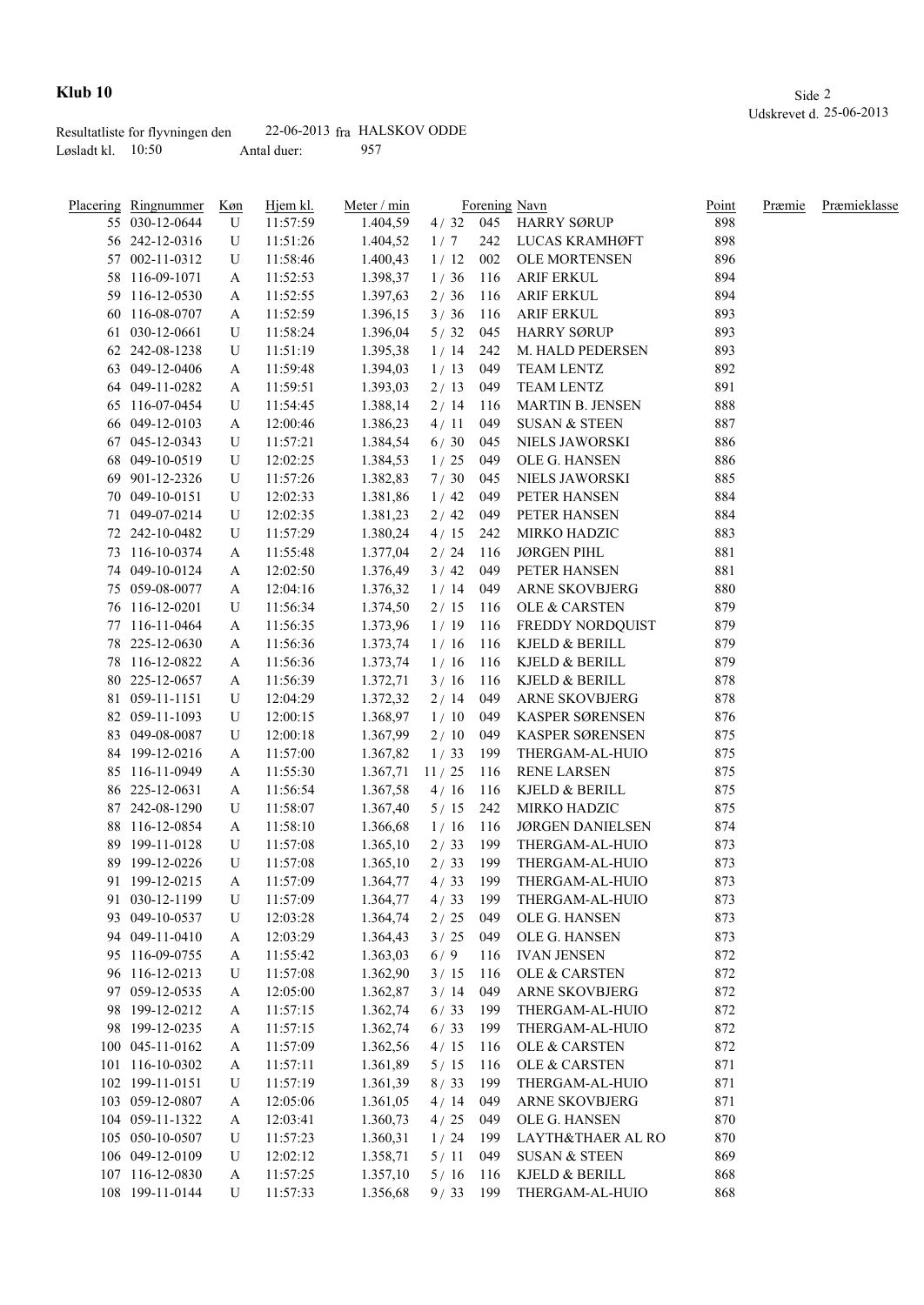|                     | Resultatliste for flyvningen den |             | $22-06-2013$ fra HALSKOV ODDE |
|---------------------|----------------------------------|-------------|-------------------------------|
| Løsladt kl. $10:50$ |                                  | Antal duer: | 957                           |

| Placering Ringnummer | <u>Køn</u> | Hjem kl. | Meter / min        |            |     | Forening Navn            | Point | Præmie | Præmieklasse |
|----------------------|------------|----------|--------------------|------------|-----|--------------------------|-------|--------|--------------|
| 109 199-12-0275      | A          | 11:57:34 | 1.356,35 10/33 199 |            |     | THERGAM-AL-HUIO          | 868   |        |              |
| 110 199-12-0370      | U          | 11:57:35 | 1.356,28           | 2/24       | 199 | LAYTH&THAER AL RO        | 868   |        |              |
| 111 199-11-0127      | A          | 11:57:45 | 1.352,68           | 11/33      | 199 | THERGAM-AL-HUIO          | 865   |        |              |
| 112 059-10-0189      | U          | 12:05:37 | 1.351,75           | 5/14       | 049 | ARNE SKOVBJERG           | 865   |        |              |
| 113 199-10-0424      | U          | 11:57:49 | 1.351,35           | 12/33      | 199 | THERGAM-AL-HUIO          | 864   |        |              |
| 114 049-12-0111      | A          | 12:02:38 | 1.350,60           | 6/11       | 049 | <b>SUSAN &amp; STEEN</b> | 864   |        |              |
| 115 199-12-0094      | A          | 11:57:55 | 1.349,62           | 3/24       | 199 | LAYTH&THAER AL RO        | 863   |        |              |
| 116 059-12-0582      | U          | 12:05:40 | 1.349,44           | 1/8        | 059 | <b>ERIK HENRIKSEN</b>    | 863   |        |              |
| 117 059-12-0608      | A          | 12:05:48 | 1.347,07           | 2/8        | 059 | <b>ERIK HENRIKSEN</b>    | 862   |        |              |
| 118 002-10-0419      | A          | 12:01:59 | 1.340,78           | 1/9        | 002 | <b>SØREN JØNS</b>        | 858   |        |              |
| 119 116-12-0500      | A          | 11:56:44 | 1.338,51           | 1/15       | 116 | <b>SØREN LARSEN</b>      | 856   |        |              |
| 120 242-11-0066      | U          | 12:01:38 | 1.334,98           | 5/8        | 242 | <b>ELSE/SVEND HANSEN</b> | 854   |        |              |
| 121 045-11-0289      | U          | 11:59:59 | 1.332,53           | 4/9        | 045 | <b>BJARNE JANIK</b>      | 852   |        |              |
| 122 000-12-1174      | U          | 12:02:14 | 1.331,64           | 1/19       | 045 | <b>ERIK KRUSE</b>        | 852   |        |              |
| 123 116-12-0232      | A          | 11:57:38 | 1.328,66           | 2/10       | 116 | M & M.B. JENSEN          | 850   |        |              |
| 124 242-09-1060      | A          | 11:54:34 | 1.325,14           | 2/14       | 242 | M. HALD PEDERSEN         | 848   |        |              |
| 125 122-09-1580      | A          | 12:03:28 | 1.324,46           | 3/13       | 049 | <b>TEAM LENTZ</b>        | 847   |        |              |
| 126 116-12-0103      | U          | 11:57:52 | 1.324,38           | 3/14       | 116 | <b>MARTIN B. JENSEN</b>  | 847   |        |              |
| 127 199-12-0364      | U          | 11:59:15 | 1.323,64           | 4 / 24     | 199 | LAYTH&THAER AL RO        | 847   |        |              |
| 128 199-10-0399      | U          | 11:59:15 | 1.322,92           | 1/24       | 199 | KELD FREDERICIA          | 846   |        |              |
| 129 059-12-0539      | U          | 12:07:19 | 1.322,03           | 6/14       | 049 | ARNE SKOVBJERG           | 846   |        |              |
| 130 049-12-0147      | U          | 12:02:47 | 1.321,32           | 3/10       | 049 | <b>KASPER SØRENSEN</b>   | 845   |        |              |
| 131 002-12-0468      | A          | 12:02:57 | 1.320,13           | 2/12       | 002 | OLE MORTENSEN            | 844   |        |              |
| 132 116-04-0195      | U          | 11:58:07 | 1.319,52           | 4/14       | 116 | <b>MARTIN B. JENSEN</b>  | 844   |        |              |
| 133 059-12-0655      | U          | 12:07:24 | 1.319,15           | 1/6        | 059 | KIM HOLGERSEN            | 844   |        |              |
| 134 116-09-0972      | A          | 11:58:10 | 1.318,27           | 3/10       | 116 | M & M.B. JENSEN          | 843   |        |              |
| 135 033-12-1380      | A          | 12:07:28 | 1.318,14           | 2/8        | 059 | <b>TOBIAS BAUER</b>      | 843   |        |              |
| 136 059-12-0636      | A          | 12:07:28 | 1.318,02           | 2/6        | 059 | KIM HOLGERSEN            | 843   |        |              |
| 137 116-10-0287      | A          | 11:58:13 | 1.317,59           | 5/14       | 116 | <b>MARTIN B. JENSEN</b>  | 843   |        |              |
| 138 116-11-0196      | A          | 11:58:14 | 1.317,27           | 6/14       | 116 | MARTIN B. JENSEN         | 843   |        |              |
| 139 059-12-0602      | A          | 12:07:31 | 1.317,17           | 3/6        | 059 | KIM HOLGERSEN            | 843   |        |              |
| 140 000-12-2059      | A          | 12:03:10 | 1.316,22           | 3/12       | 002 | OLE MORTENSEN            | 842   |        |              |
| 141 242-12-0329      | U          | 12:00:33 | 1.315,05           | 1/14       | 242 | <b>LARS NIELSEN</b>      | 841   |        |              |
| 142 045-12-0321      | U          | 12:01:07 | 1.311,21           | 8/30       | 045 | NIELS JAWORSKI           | 839   |        |              |
| 143 242-12-0307      | A          | 12:00:52 | 1.309,18           | 2/14       | 242 | <b>LARS NIELSEN</b>      | 837   |        |              |
| 144 242-10-0585      | A          | 11:59:21 | 1.308,85           | 6/30       | 242 | LISBET/KIM HANSEN        | 837   |        |              |
| 145 242-12-0289      | U          | 11:59:23 | 1.308,22           | 7/30       | 242 | LISBET/KIM HANSEN        | 837   |        |              |
| 146 049-12-0662      | U          | 12:08:08 | 1.306,77           | 4/6        | 059 | KIM HOLGERSEN            | 836   |        |              |
| 147 002-12-0598      | U          | 12:03:52 | 1.306,60           | 2/9        | 002 | <b>SØREN JØNS</b>        | 836   |        |              |
| 148 033-12-1399      | A          | 12:08:17 | 1.304,27           | 5/6        | 059 | KIM HOLGERSEN            | 834   |        |              |
| 149 002-11-0366      | U          | 12:04:01 | 1.303,95           | 2/3        | 002 | N. J. STEFFENSEN         | 834   |        |              |
| 150 199-12-0519      | U          | 11:59:42 | 1.303,87           | 2/17       | 199 | KAJ JACOBSEN             | 834   |        |              |
| 151 059-12-0567      | U          | 12:08:20 | 1.303,50           | 3/8        | 059 | ERIK HENRIKSEN           | 834   |        |              |
| 152 059-11-1118      | U          | 12:08:26 | 1.301,84           | 4/8        | 059 | ERIK HENRIKSEN           | 833   |        |              |
| 153 199-12-0053      | A          | 11:59:49 | 1.301,69           | 3/17       | 199 | <b>KAJ JACOBSEN</b>      | 833   |        |              |
| 154 059-12-0606      | U          | 12:08:28 | 1.301,28           | 5/8        | 059 | <b>ERIK HENRIKSEN</b>    | 832   |        |              |
| 155 059-12-0587      | A          | 12:08:30 | 1.300,73           | 6/8        | 059 | ERIK HENRIKSEN           | 832   |        |              |
| 156 199-11-0193      | A          | 12:00:28 | 1.300,08           | 2/24       | 199 | KELD FREDERICIA          | 832   |        |              |
| 157 045-10-0202      | U          | 12:04:11 | 1.296,64           | 2/19       | 045 | <b>ERIK KRUSE</b>        | 829   |        |              |
| 158 045-11-0400      | U          | 12:04:14 | 1.295,77           | 3/19       | 045 | <b>ERIK KRUSE</b>        | 829   |        |              |
| 159 049-12-0549      | A          | 12:03:43 | 1.295,35           | 6/32       | 045 | <b>HARRY SØRUP</b>       | 829   |        |              |
| 160 116-12-0089      | U          | 11:59:30 | 1.293,26           | 7/14       | 116 | <b>MARTIN B. JENSEN</b>  | 827   |        |              |
| 161 030-12-0652      | U          | 12:04:16 | 1.285,76           | 7/32       | 045 | <b>HARRY SØRUP</b>       | 822   |        |              |
| 162 199-10-0066      | U          | 12:01:25 | 1.282,78           | $3/24$ 199 |     | KELD FREDERICIA          | 821   |        |              |
|                      |            |          |                    |            |     |                          |       |        |              |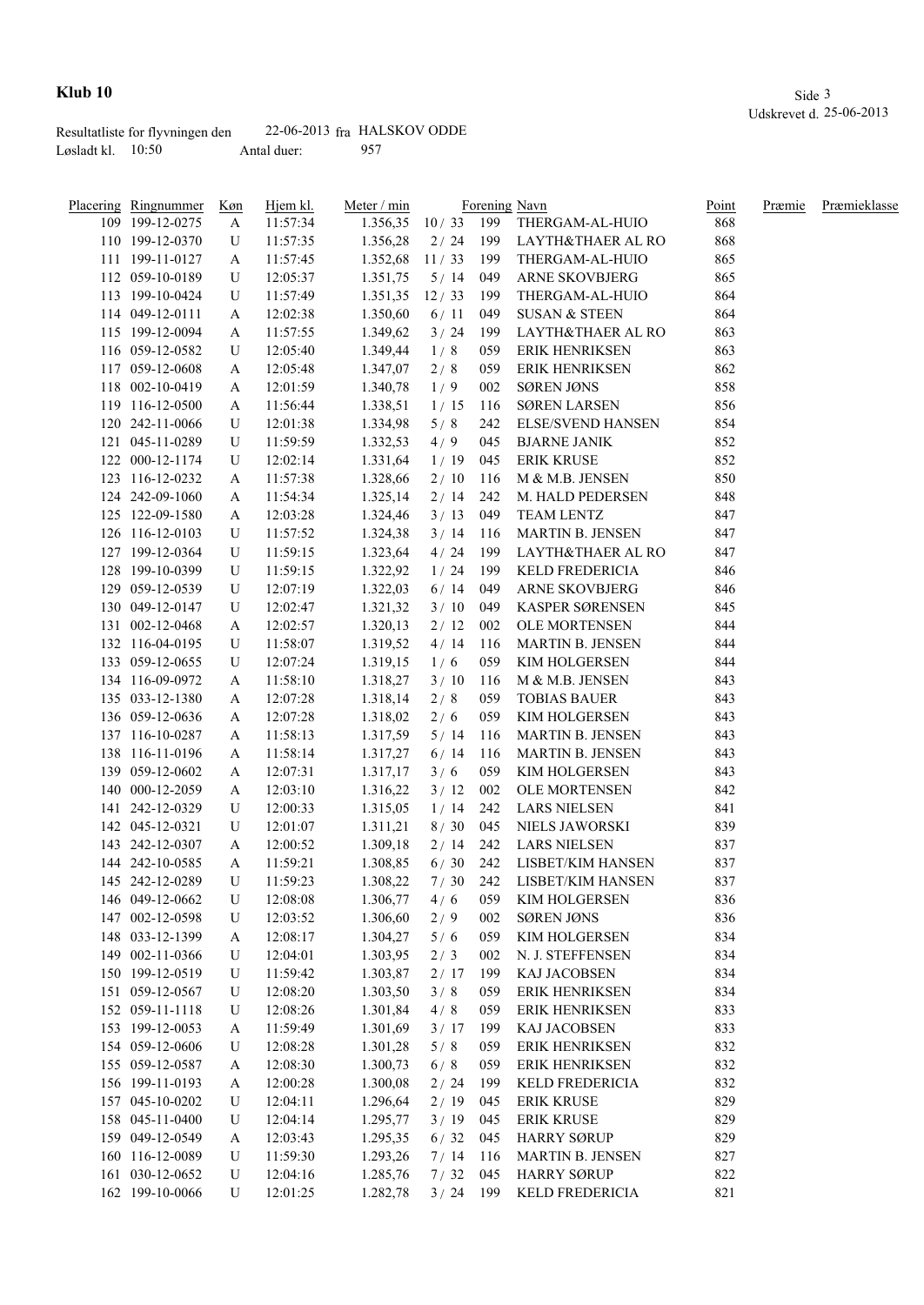|                     | Resultatliste for flyvningen den |             | $22-06-2013$ fra HALSKOV ODDE |
|---------------------|----------------------------------|-------------|-------------------------------|
| Løsladt kl. $10:50$ |                                  | Antal duer: | 957                           |

| <b>Placering Ringnummer</b>        | Køn | Hjem kl. | Meter / min      |            |     | Forening Navn             | Point      | Præmie | Præmieklasse |
|------------------------------------|-----|----------|------------------|------------|-----|---------------------------|------------|--------|--------------|
| 163 045-10-0039                    | U   | 12:02:32 | 1.280,91         |            |     | 1/11 045 LISBETH & JØRGEN | 819        |        |              |
| 164 059-10-0266                    | U   | 12:09:48 | 1.280,89         | 7/14       | 049 | <b>ARNE SKOVBJERG</b>     | 819        |        |              |
| 165 045-11-0089                    | A   | 12:04:43 | 1.280,05         | 1/13       | 045 | <b>FINN GALLE</b>         | 819        |        |              |
| 166 199-12-0247                    | U   | 12:01:37 | 1.279,65         | 13/33      | 199 | THERGAM-AL-HUIO           | 819        |        |              |
| 167 049-11-0445                    | A   | 12:08:33 | 1.276,42         | 5/25       | 049 | OLE G. HANSEN             | 816        |        |              |
| 168 045-10-0111                    | U   | 12:01:08 | 1.276,01         | 1/20       | 045 | JOHNNI PEDERSEN           | 816        |        |              |
| 169 059-11-1087                    | A   | 12:06:53 | 1.275,95         | 7/11       | 049 | SUSAN & STEEN             | 816        |        |              |
| 170 049-11-0056                    | A   | 12:08:41 | 1.274,15         | 4/42       | 049 | PETER HANSEN              | 815        |        |              |
| 171 000-12-2071                    | U   | 12:03:13 | 1.273,60         | 9/30       | 045 | NIELS JAWORSKI            | 815        |        |              |
| 172 045-12-0310                    | U   | 12:03:15 | 1.273,02         | 10/30      | 045 | <b>NIELS JAWORSKI</b>     | 814        |        |              |
| 173 199-12-0338                    | A   | 12:02:01 | 1.272,73         | 1/5        | 199 | NADEM AL-ROBAI            | 814        |        |              |
| 174 049-12-0160                    | A   | 12:05:39 | 1.271,25         | 4/10       | 049 | KASPER SØRENSEN           | 813        |        |              |
| 175 242-12-0244                    | U   | 12:01:25 | 1.270,98         | 8/30       | 242 | LISBET/KIM HANSEN         | 813        |        |              |
| 176 242-11-0080                    | U   | 12:03:20 | 1.270,13         | 6/15       | 242 | MIRKO HADZIC              | 812        |        |              |
| 177 199-12-0084                    | U   | 12:02:24 | 1.266,05         | 5/24       | 199 | LAYTH&THAER AL RO         | 810        |        |              |
| 178 000-12-2058                    | U   | 12:06:18 | 1.262,17         | 4/12       | 002 | OLE MORTENSEN             | 807        |        |              |
| 179 116-12-0621                    | U   | 12:03:51 | 1.261,50         | 2/16       | 116 | <b>JØRGEN DANIELSEN</b>   | 807        |        |              |
| 180 216-12-0301                    | A   | 12:06:22 | 1.261,07         | $5/12$     | 002 | <b>OLE MORTENSEN</b>      | 807        |        |              |
| 181 059-12-0527                    | A   | 12:11:05 | 1.260,62         | 8/14       | 049 | ARNE SKOVBJERG            | 806        |        |              |
| 182 116-12-0714                    | A   | 12:03:29 | 1.260,39         | 1/15       | 116 | <b>FHINN &amp; MONA</b>   | 806        |        |              |
| 183 918-12-0698                    | U   | 11:53:59 | 1.258,03         | 3/27       | 242 | <b>NIELS ANKER</b>        | 805        |        |              |
| 184 242-09-0912                    | U   | 12:06:10 | 1.255,52         | 6/8        | 242 | <b>ELSE/SVEND HANSEN</b>  | 803        |        |              |
| 185 242-10-0447                    | U   | 12:06:14 | 1.254,43         | 7/8        | 242 | <b>ELSE/SVEND HANSEN</b>  | 802        |        |              |
| 186 045-12-0350                    | U   | 12:04:21 | $1.254,19$ 11/30 |            | 045 | NIELS JAWORSKI            | 802        |        |              |
| 187 045-12-0158                    | U   | 12:04:08 | 1.253,27         | 2/11       | 045 | LISBETH & JØRGEN          | 802        |        |              |
| 188 199-12-0059                    | U   | 12:02:46 | 1.248,93         | 4/17       | 199 | KAJ JACOBSEN              | 799        |        |              |
| 189 918-12-0371                    | A   | 11:54:32 | 1.247,31         | 4/27       | 242 | <b>NIELS ANKER</b>        | 798        |        |              |
| 190 049-12-0482                    | U   | 12:07:21 | 1.245,04         | 6/12       | 002 | OLE MORTENSEN             | 796        |        |              |
| 191 116-09-0939                    | U   | 12:03:36 | 1.244,98         | 1/8        | 199 | <b>ISMAIL KUSLU</b>       | 796        |        |              |
| 192 918-12-0356                    | A   | 11:54:40 | 1.244,74         | 5/27       | 242 | <b>NIELS ANKER</b>        | 796        |        |              |
| 193 045-12-0049                    | U   | 12:06:51 | 1.244,52         | 2/13       | 045 | <b>FINN GALLE</b>         | 796        |        |              |
| 194 049-11-0019                    | A   | 12:06:45 | 1.244,16         | 8/32       | 045 | <b>HARRY SØRUP</b>        | 796        |        |              |
| 195 199-10-0278                    | U   | 12:03:42 | 1.243,29         | 2/8        | 199 | <b>ISMAIL KUSLU</b>       | 795        |        |              |
| 196 242-09-0860                    | A   | 12:03:02 | 1.242,84         | 9/30       | 242 | LISBET/KIM HANSEN         | 795        |        |              |
| 197 116-11-0492                    |     |          |                  | 7/9        | 116 | <b>IVAN JENSEN</b>        | 794        |        |              |
|                                    | A   | 12:02:06 | 1.242,04         |            |     | <b>JIMMY FREDERICIA</b>   |            |        |              |
| 198 199-10-0376<br>199 045-11-0117 | U   | 12:03:46 | 1.241,90         | 1/22       | 199 | 3 / 13 045 FINN GALLE     | 794<br>794 |        |              |
|                                    | A   | 12:07:03 | 1.241,28         |            |     |                           |            |        |              |
| 200 116-11-0280                    | U   | 12:03:00 | 1.241,22         | 3/24       | 116 | <b>JØRGEN PIHL</b>        | 794        |        |              |
| 201 199-12-0118<br>202 199-11-0201 | U   | 12:03:49 | 1.241,07         | 4/24       | 199 | KELD FREDERICIA           | 794<br>794 |        |              |
|                                    | A   | 12:03:51 | 1.240,51         | 5/24       | 199 | KELD FREDERICIA           | 793        |        |              |
| 203 199-11-0159                    | U   | 12:03:57 | 1.239,27         | 14/33      | 199 | THERGAM-AL-HUIO           |            |        |              |
| 204 199-12-0447                    | U   | 12:02:43 | 1.236,93         | 1/9        | 199 | <b>GUNNER FOGTMANN</b>    | 791        |        |              |
| 205 049-12-0414                    | U   | 12:08:41 | 1.236,66         | 4/13       | 049 | TEAM LENTZ                | 791        |        |              |
| 206 242-09-0999                    | U   | 11:59:13 | 1.236,12         | 3/14       | 242 | M. HALD PEDERSEN          | 791        |        |              |
| 207 199-12-0413                    | U   | 12:02:46 | 1.236,08         | 2/9        | 199 | <b>GUNNER FOGTMANN</b>    | 791        |        |              |
| 208 059-12-0786                    | U   | 12:12:42 | 1.234,72         | 3/8        | 059 | <b>TOBIAS BAUER</b>       | 790        |        |              |
| 209 151-12-0129                    | U   | 12:05:04 | 1.233,81         | 2/15       | 116 | FHINN & MONA              | 789        |        |              |
| 210 199-12-0120                    | U   | 12:04:16 | 1.233,55         | $6/24$     | 199 | KELD FREDERICIA           | 789        |        |              |
| 211 000-12-1176                    | U   | 12:08:00 | 1.233,19         | 4/19       | 045 | <b>ERIK KRUSE</b>         | 789        |        |              |
| 212 002-12-0476                    | U   | 12:04:28 | 1.230,23         | 2/22       | 199 | <b>JIMMY FREDERICIA</b>   | 787        |        |              |
| 213 049-11-0013                    | U   | 12:07:39 | 1.229,74         | 9/32       | 045 | <b>HARRY SØRUP</b>        | 787        |        |              |
| 214 199-12-0137                    | U   | 12:04:33 | 1.228,87         | 7/24       | 199 | KELD FREDERICIA           | 786        |        |              |
| 215 116-07-0600                    | U   | 11:59:39 | 1.228,43         | 4/14       | 242 | M. HALD PEDERSEN          | 786        |        |              |
| 216 049-10-0218                    | U   | 12:09:13 | 1.228,33         | $5/13$ 049 |     | TEAM LENTZ                | 786        |        |              |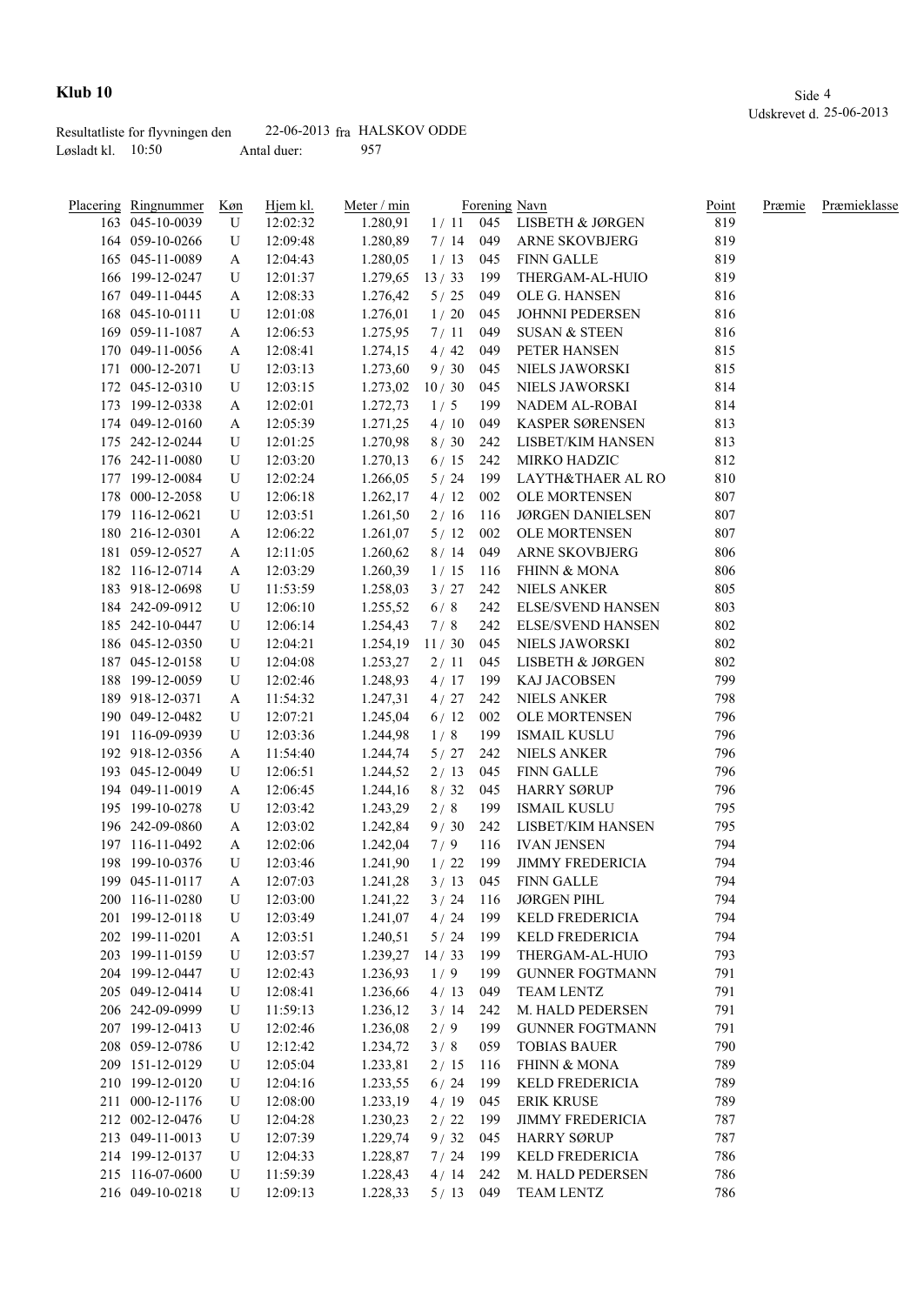|                     | Resultatliste for flyvningen den |             | $22-06-2013$ fra HALSKOV ODDE |
|---------------------|----------------------------------|-------------|-------------------------------|
| Løsladt kl. $10:50$ |                                  | Antal duer: | 957                           |

| <b>Placering Ringnummer</b> | Køn    | Hjem kl.             | Meter / min          |                   |            | Forening Navn              | Point      | Præmie | Præmieklasse |
|-----------------------------|--------|----------------------|----------------------|-------------------|------------|----------------------------|------------|--------|--------------|
| 217 909-10-5131             | A      | 12:04:31             | 1.227,85             |                   |            | 6/15 116 OLE & CARSTEN     | 785        |        |              |
| 218 116-12-0025             | U      | 12:04:34             | 1.226,87             | 2/19              |            | 116 FREDDY NORDQUIST       | 785        |        |              |
| 219 199-12-0140             | U      | 12:04:42             | 1.226,40             | 8/24              | 199        | KELD FREDERICIA            | 784        |        |              |
| 220 116-12-0013             | U      | 12:04:36             | 1.226,32             | 3/19              | 116        | FREDDY NORDQUIST           | 784        |        |              |
| 221 049-12-0278             | U      | 12:10:02             | 1.225,69             | 1/2               | 049        | <b>JØRGEN REIMER</b>       | 784        |        |              |
| 222 116-04-0548             | A      | 12:03:24             | 1.224,54             | 8/14              | 116        | <b>MARTIN B. JENSEN</b>    | 783        |        |              |
| 223 116-11-0179             | A      | 12:03:27             | 1.223,70             | 9/14              | 116        | <b>MARTIN B. JENSEN</b>    | 783        |        |              |
| 224 033-09-0068             | U      | 12:06:07             | 1.223,69             | 7/15              | 242        | MIRKO HADZIC               | 783        |        |              |
| 225 116-09-0536             | U      | 12:03:28             | 1.223,17             | 1/9               | 116        | LARS B. JENSEN             | 782        |        |              |
| 226 242-09-0736             | U      | 12:06:11             | 1.222,62             | 8/15              | 242        | MIRKO HADZIC               | 782        |        |              |
| 227 116-10-0311             | A      | 12:06:17             | 1.222,48             | 5/9               | 045        | <b>BJARNE JANIK</b>        | 782        |        |              |
| 228 116-10-0137             | U      | 12:04:11             | 1.221,42             | 4/24              | 116        | <b>JØRGEN PIHL</b>         | 781        |        |              |
| 229 116-12-0282             | A      | 12:03:39             | 1.220,12             | 4/10              | 116        | M & M.B. JENSEN            | 780        |        |              |
| 230 045-11-0395             | U      | 12:08:57             | 1.218,35             | 5/19              | 045        | <b>ERIK KRUSE</b>          | 779        |        |              |
| 231 242-11-0334             | U      | 12:04:32             | 1.217,83             | 10/30             | 242        | LISBET/KIM HANSEN          | 779        |        |              |
| 232 199-11-0460             | U      | 12:05:19             | 1.217,02             | 6/24              | 199        | LAYTH&THAER AL RO          | 778        |        |              |
| 233 049-12-0126             | A      | 12:10:40             | 1.216,11             | 8/11              | 049        | <b>SUSAN &amp; STEEN</b>   | 778        |        |              |
| 234 049-12-0548             | U      | 12:08:48             | 1.211,79             | 10/32             | 045        | <b>HARRY SØRUP</b>         | 775        |        |              |
| 235 116-11-0600             | A      | 12:03:44             | 1.211,43             | 2/15              | 116        | <b>SØREN LARSEN</b>        | 775        |        |              |
| 236 045-12-0170             | U      | 12:06:45             | 1.210,54             | 3/11              | 045        | LISBETH & JØRGEN           | 774        |        |              |
| 237 116-12-0278             | U      | 12:04:19             | 1.209,18             | 2/9               | 116        | LARS B. JENSEN             | 773        |        |              |
| 238 242-10-0773             | A      | 12:00:52             | 1.207,34             | 5/14              | 242        | M. HALD PEDERSEN           | 772        |        |              |
| 239 199-11-0026             | U      | 12:05:25             | 1.205,05             | 5/17              | 199        | KAJ JACOBSEN               | 771        |        |              |
| 240 116-11-0118             | A      | 12:06:01             | 1.203,57             | 6/16              | 116        | KJELD & BERILL             | 770        |        |              |
| 241 045-09-0031             | U      | 12:07:17             | 1.202,19             | 4/11              | 045        | LISBETH & JØRGEN           | 769        |        |              |
| 241 033-10-1663             | U      | 12:07:17             | 1.202,19             | 4/11              | 045        | LISBETH & JØRGEN           | 769        |        |              |
| 243 049-12-0187             | U      | 12:13:29             | 1.200,98             | 6/25              | 049        | OLE G. HANSEN              | 768        |        |              |
| 244 049-12-0267             | A      | 12:13:36             | 1.199,31             | 7/25              | 049        | OLE G. HANSEN              | 767        |        |              |
| 245 045-11-0318             | U      | 12:05:43             | 1.198,77             | $2/20$            | 045        | <b>JOHNNI PEDERSEN</b>     | 767        |        |              |
| 246 049-12-0258             | A      | 12:13:40             | 1.198,35             | 8/25              | 049        | OLE G. HANSEN              | 767        |        |              |
| 247 116-11-0283             | A      | 12:05:38             | 1.198,00             | 5/24              | 116        | <b>JØRGEN PIHL</b>         | 766        |        |              |
| 248 049-12-0263             | A      | 12:13:52             | 1.195,49             | 9/25              | 049        | OLE G. HANSEN              | 765        |        |              |
| 249 033-11-1414             | A      | 11:46:09             | 1.194,82             | 1/9               | 033        | <b>JONAS V. MADSEN</b>     | 764        |        |              |
| 250 002-11-0409             | A      | 12:07:24             | 1.194,34             | 2/4               | 002        | <b>GEORGES BOGIATZIS</b>   | 764        |        |              |
| 251 045-12-0327             | U      | 12:08:13             | 1.192,19             | 12/30             | 045        | NIELS JAWORSKI             | 763        |        |              |
| 252 116-12-0270             | U      |                      |                      |                   | 116        | LARS B. JENSEN             | 762        |        |              |
| 253 116-09-0034             | U      | 12:05:27<br>12:05:00 | 1.191,01<br>1.190,97 | 3/9<br>$3/15$ 116 |            | <b>SØREN LARSEN</b>        | 762        |        |              |
| 254 049-07-0222             | U      | 12:14:11             | 1.190,90             | $5/42$            | 049        | PETER HANSEN               | 762        |        |              |
| 255 242-12-0135             |        | 12:02:02             | 1.187,78             | 6/14              |            | M. HALD PEDERSEN           | 760        |        |              |
| 256 116-08-0411             | A      | 12:05:47             | 1.186,02             | 10/14             | 242<br>116 | MARTIN B. JENSEN           | 759        |        |              |
| 257 901-10-0265             | A<br>A | 12:10:54             | 1.180,33             | 11/32             | 045        | <b>HARRY SØRUP</b>         | 755        |        |              |
| 258 116-12-0703             |        | 12:08:29             | 1.180,10             | 3/15              | 116        | <b>FHINN &amp; MONA</b>    | 755        |        |              |
| 259 116-12-0634             | A<br>U |                      | 1.179,76             | 3/16              |            | <b>JØRGEN DANIELSEN</b>    | 755        |        |              |
| 260 116-11-0925             |        | 12:08:58             |                      |                   | 116        |                            |            |        |              |
|                             | U      | 12:04:33             | 1.179,53             | 4/36              | 116        | <b>ARIF ERKUL</b>          | 755<br>754 |        |              |
| 261 033-12-0984             | A      | 11:54:39             | 1.179,04             | 1/36              | 242        | ULRIK L. LARSEN            |            |        |              |
| 262 116-11-0644             | U      | 12:04:37             | 1.178,48             | 5/36              | 116        | <b>ARIF ERKUL</b>          | 754        |        |              |
| 263 059-12-0520             | A      | 12:16:54             | 1.176,24             | 9/14              | 049        | ARNE SKOVBJERG             | 752        |        |              |
| 264 116-12-0538             | U      | 12:04:46             | 1.176,11             | 6/36              | 116        | <b>ARIF ERKUL</b>          | 752        |        |              |
| 265 045-12-0265             | A      | 12:09:20             | 1.175,48             | 6/9               | 045        | <b>BJARNE JANIK</b>        | 752        |        |              |
| 266 059-12-0546             | A      | 12:16:59             | 1.175,11             | 10/14             | 049        | ARNE SKOVBJERG             | 752        |        |              |
| 267 059-12-0664             | U      | 12:16:54             | 1.174,93             | 6/6               | 059        | KIM HOLGERSEN              | 752        |        |              |
| 268 059-12-0559             | U      | 12:17:00             | 1.174,89             | 11/14             | 049        | <b>ARNE SKOVBJERG</b>      | 752        |        |              |
| 269 033-11-0012             | A      | 11:45:08             | 1.174,37             | 1/7               | 033        | PREBEN K.PETERSEN          | 751        |        |              |
| 270 033-12-0757             | U      | 11:54:56             | 1.173,90             |                   |            | 2 / 36 242 ULRIK L. LARSEN | 751        |        |              |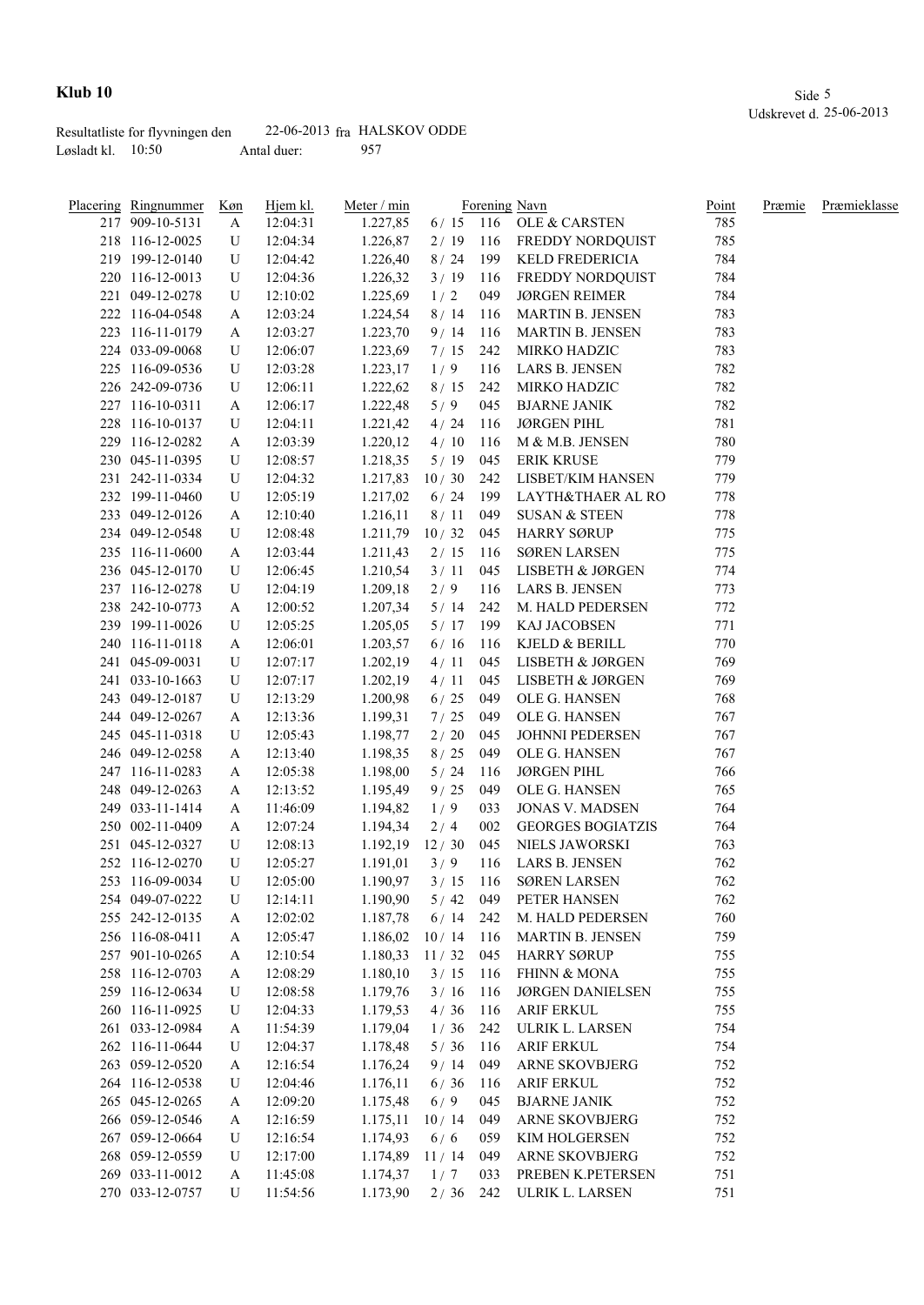|                     | Resultatliste for flyvningen den |             | $22-06-2013$ fra HALSKOV ODDE |
|---------------------|----------------------------------|-------------|-------------------------------|
| Løsladt kl. $10:50$ |                                  | Antal duer: | 957                           |

| Placering Ringnummer | Køn | Hjem kl. | Meter / min            |             |       | Forening Navn             | <b>Point</b> | Præmie | <b>Præmieklasse</b> |
|----------------------|-----|----------|------------------------|-------------|-------|---------------------------|--------------|--------|---------------------|
| 271 002-12-0571      | U   | 12:12:14 | 1.173,66               | 3/3         |       | 002 N. J. STEFFENSEN      | 751          |        |                     |
| 272 059-12-0795      | U   | 12:17:02 | 1.173,23               | 4/8         | 059   | <b>TOBIAS BAUER</b>       | 750          |        |                     |
| 273 002-10-0488      | A   | 12:12:13 | 1.171,43               | 1/9         | 002   | <b>INGER &amp; JACKIE</b> | 749          |        |                     |
| 274 002-11-0326      | U   | 12:12:14 | 1.171,10               | 7/12        | 002   | OLE MORTENSEN             | 749          |        |                     |
| 275 033-12-0255      | A   | 11:47:40 | 1.169,95               | 1/5         | 033   | <b>DAN KRISTIANSEN</b>    | 748          |        |                     |
| 276 199-12-0168      | A   | 12:08:31 | 1.166,78               | 9/24        | 199   | <b>KELD FREDERICIA</b>    | 746          |        |                     |
| 277 049-11-0262      | U   | 12:14:08 | 1.166,01               | 9/11        | 049   | <b>SUSAN &amp; STEEN</b>  | 746          |        |                     |
| 278 049-12-0256      | A   | 12:16:06 | 1.164,48               | 10/25       | 049   | OLE G. HANSEN             | 745          |        |                     |
| 279 033-12-0971      | U   | 11:55:28 | 1.164,33               | 3/36        | 242   | ULRIK L. LARSEN           | 745          |        |                     |
| 280 199-12-0249      | A   | 12:08:45 | 1.163,73               | 15/33       | 199   | THERGAM-AL-HUIO           | 744          |        |                     |
| 281 918-11-0228      | A   | 11:59:11 | 1.163,47               | 6/27        | 242   | <b>NIELS ANKER</b>        | 744          |        |                     |
| 282 242-12-0408      | A   | 12:04:20 | 1.160,77               | 2/7         | 242   | LUCAS KRAMHØFT            | 743          |        |                     |
| 283 002-12-0561      | A   | 12:13:10 | 1.160,49               | 3/9         | 002   | SØREN JØNS                | 742          |        |                     |
| 284 242-12-0227      | A   | 12:04:22 | 1.160,25               | 3/7         | 242   | LUCAS KRAMHØFT            | 742          |        |                     |
| 285 116-11-0780      | U   | 12:10:28 | 1.157,77               | 4/16        | - 116 | <b>JØRGEN DANIELSEN</b>   | 741          |        |                     |
| 286 045-10-0138      | U   | 12:08:36 | 1.154,80               | 3/20        | 045   | JOHNNI PEDERSEN           | 739          |        |                     |
| 287 049-11-0289      | A   | 12:14:36 | 1.150,18               | 6/13        | 049   | TEAM LENTZ                | 736          |        |                     |
| 288 049-12-0201      | A   | 12:16:01 | 1.148,74               | 2/9         | 049   | RENE JACOBSEN             | 735          |        |                     |
| 289 199-12-0165      | A   | 12:09:46 | 1.148,71               | 3/8         | 199   | ISMAIL KUSLU              | 735          |        |                     |
| 290 049-11-0424      | A   | 12:17:17 | 1.148,69               | 11/25       | 049   | OLE G. HANSEN             | 735          |        |                     |
| 291 033-12-0876      | A   | 11:56:23 | 1.148,26               | 4/36        | 242   | ULRIK L. LARSEN           | 735          |        |                     |
| 292 033-11-1152      | A   | 11:56:25 | 1.147,68               | 5/36        | 242   | ULRIK L. LARSEN           | 734          |        |                     |
| 293 225-12-0636      | A   | 12:13:40 | $1.141,30$ 12/32       |             | 045   | HARRY SØRUP               | 730          |        |                     |
| 294 049-11-0011      | U   | 12:13:49 | $1.139,26$ 13/32       |             | 045   | <b>HARRY SØRUP</b>        | 729          |        |                     |
| 295 045-11-0028      | A   | 12:11:59 | $1.137,41$ $13/30$ 045 |             |       | NIELS JAWORSKI            | 728          |        |                     |
| 296 901-12-6244      | A   | 12:01:16 | 1.129,46               | 7/27        | 242   | <b>NIELS ANKER</b>        | 722          |        |                     |
| 297 116-12-0032      | U   | 12:11:28 | 1.122,96               | 4/19        | 116   | FREDDY NORDQUIST          | 718          |        |                     |
| 298 049-11-0400      | A   | 12:09:34 | 1.122,62               | 4/15        | 116   | <b>SØREN LARSEN</b>       | 718          |        |                     |
| 299 199-12-0078      | A   | 12:11:29 | 1.115,33               | $6/17$ 199  |       | KAJ JACOBSEN              | 713          |        |                     |
| 300 199-12-0021      | U   | 12:12:14 | 1.114,04               | 3/22        | 199   | <b>JIMMY FREDERICIA</b>   | 713          |        |                     |
| 301 199-11-0409      | A   | 12:12:39 | 1.108,42               | $4/22$ 199  |       | <b>JIMMY FREDERICIA</b>   | 709          |        |                     |
| 302 199-12-0039      | U   | 12:12:41 | 1.107,97               | $5/22$ 199  |       | <b>JIMMY FREDERICIA</b>   | 709          |        |                     |
| 303 045-12-0192      | U   | 12:16:28 | 1.106,10               | $4/13$ 045  |       | <b>FINN GALLE</b>         | 708          |        |                     |
| 304 199-12-0386      | U   | 12:13:00 | 1.104,36               | $7/24$ 199  |       | LAYTH&THAER AL RO         | 706          |        |                     |
| 305 199-12-0404      | U   | 12:11:41 | 1.101,16               | 3/9         | 199   | <b>GUNNER FOGTMANN</b>    | 704          |        |                     |
| 306 242-12-0196      | U   | 12:12:33 | 1.099,56               | $11/30$ 242 |       | LISBET/KIM HANSEN         | 703          |        |                     |
| 307 033-11-1140      | U   | 11:59:25 | 1.098,08               | $6/36$ 242  |       | ULRIK L. LARSEN           | 702          |        |                     |
| 308 216-12-0306      | A   | 12:17:46 | 1.097,34               | 1/3         | 002   | MIKE MORTENSEN            | 702          |        |                     |
| 309 116-12-0063      | U   | 12:11:55 | 1.096,32               | 1/18        | 116   | <b>AXEL PETERSEN</b>      | 701          |        |                     |
| 310 199-12-0062      | A   | 12:13:04 | 1.094,08               | 7/17        | 199   | KAJ JACOBSEN              | 700          |        |                     |
| 311 225-11-0570      | U   | 12:12:07 | 1.090,95               | 12/25       | 116   | <b>RENE LARSEN</b>        | 698          |        |                     |
| 312 116-12-0768      | A   | 12:12:08 | 1.090,73               | 13/25       | 116   | <b>RENE LARSEN</b>        | 698          |        |                     |
| 313 033-12-0773      | U   | 12:00:03 | 1.088,15               | 7/36        | 242   | ULRIK L. LARSEN           | 696          |        |                     |
| 314 033-12-0321      | A   | 11:51:49 | 1.085,00               | 1/18        | 033   | HANS CHR. NIELSEN         | 694          |        |                     |
| 315 116-12-0982      | U   | 12:13:00 | 1.082,01               | 2/18        | 116   | <b>AXEL PETERSEN</b>      | 692          |        |                     |
| 316 242-12-0151      | U   | 12:16:12 | 1.080,55               | 9/15        | 242   | MIRKO HADZIC              | 691          |        |                     |
| 317 049-12-0020      | A   | 12:23:21 | 1.073,96               | 6/42        | 049   | PETER HANSEN              | 687          |        |                     |
| 318 116-12-0212      | U   | 12:16:19 | 1.073,00               | 4/15        | 116   | <b>FHINN &amp; MONA</b>   | 686          |        |                     |
| 319 116-12-0697      | U   | 12:16:22 | 1.072,38               | 5/15        | 116   | <b>FHINN &amp; MONA</b>   | 686          |        |                     |
| 320 116-12-0869      | U   | 12:16:56 | 1.071,65               | 5/16        | 116   | <b>JØRGEN DANIELSEN</b>   | 686          |        |                     |
| 321 049-12-0014      | A   | 12:24:07 | 1.065,21               | 7/42        | 049   | PETER HANSEN              | 681          |        |                     |
| 322 225-12-0616      | U   | 12:16:29 | 1.057,90               | 7/16        | 116   | KJELD & BERILL            | 677          |        |                     |
| 323 918-12-0695      | U   | 12:06:14 | 1.055,88               | 8/27        | 242   | <b>NIELS ANKER</b>        | 675          |        |                     |
| 324 116-11-0376      | U   | 12:22:56 | 1.055,60               | 10/11       | 049   | <b>SUSAN &amp; STEEN</b>  | 675          |        |                     |
|                      |     |          |                        |             |       |                           |              |        |                     |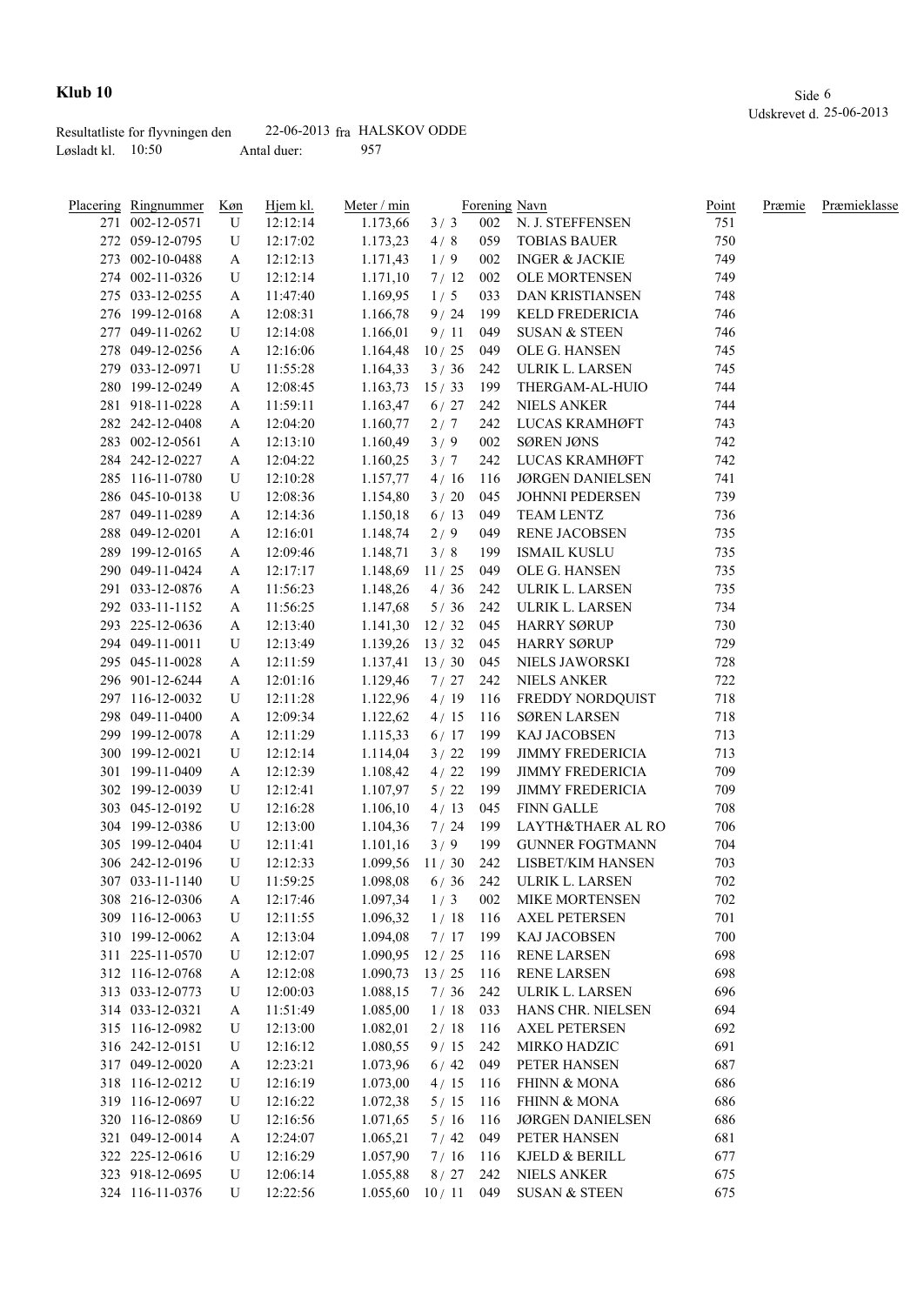|                     | Resultatliste for flyvningen den |             | $22-06-2013$ fra HALSKOV ODDE |
|---------------------|----------------------------------|-------------|-------------------------------|
| Løsladt kl. $10:50$ |                                  | Antal duer: | 957                           |

| Placering Ringnummer | Køn | Hjem kl. | Meter / min |                    |     | Forening Navn                | Point | Præmie | Præmieklasse |
|----------------------|-----|----------|-------------|--------------------|-----|------------------------------|-------|--------|--------------|
| 325 116-12-0087      | A   | 12:15:25 | 1.052,26    |                    |     | 11 / 14 116 MARTIN B. JENSEN | 673   |        |              |
| 326 199-12-0128      | A   | 12:17:11 | 1.050,80    | 10/24              |     | 199 KELD FREDERICIA          | 672   |        |              |
| 327 033-12-0770      | U   | 12:02:34 | 1.050,41    | 8/36               | 242 | ULRIK L. LARSEN              | 672   |        |              |
| 328 199-12-0376      | U   | 12:17:16 | 1.050,37    | 8/24               | 199 | LAYTH&THAER AL RO            | 672   |        |              |
| 329 033-12-0754      | A   | 12:02:44 | 1.048,01    | 9/36               | 242 | ULRIK L. LARSEN              | 670   |        |              |
| 330 199-12-0013      | U   | 12:17:29 | 1.047,18    | 6/22               | 199 | <b>JIMMY FREDERICIA</b>      | 670   |        |              |
| 331 199-11-0327      | U   | 12:16:21 | 1.041,65    | 4/9                | 199 | <b>GUNNER FOGTMANN</b>       | 666   |        |              |
| 332 049-06-0184      | U   | 12:21:50 | 1.041,46    | 5/13               | 045 | <b>FINN GALLE</b>            | 666   |        |              |
| 333 049-12-0543      | A   | 12:21:50 | 1.039,81    | 14/32              | 045 | <b>HARRY SØRUP</b>           | 665   |        |              |
| 334 116-12-0488      | U   | 12:16:01 | 1.038,44    | 5/15               | 116 | <b>SØREN LARSEN</b>          | 664   |        |              |
| 335 242-12-0247      | U   | 12:17:27 | 1.037,95    | 12/30              | 242 | LISBET/KIM HANSEN            | 664   |        |              |
| 336 116-12-0268      | A   | 12:16:37 | 1.037,47    | 5/10               | 116 | M & M.B. JENSEN              | 664   |        |              |
| 337 033-10-1075      | U   | 11:54:45 | 1.036,12    | 2/9                | 033 | <b>JONAS V. MADSEN</b>       | 663   |        |              |
| 338 045-12-0137      | A   | 12:23:08 | 1.032,81    | 6/19               | 045 | <b>ERIK KRUSE</b>            | 661   |        |              |
| 339 033-07-0733      | U   | 11:55:06 | 1.029,47    | 1/4                | 033 | <b>BENNY JØRGENSEN</b>       | 659   |        |              |
| 340 116-12-0046      | U   | 12:17:18 | 1.028,72    | 3/18               | 116 | <b>AXEL PETERSEN</b>         | 658   |        |              |
| 341 049-12-0531      | U   | 12:22:53 | 1.028,05    | 15/32              | 045 | <b>HARRY SØRUP</b>           | 658   |        |              |
| 342 116-12-0752      | A   | 12:20:39 | 1.009,32    | 7/15               | 116 | OLE & CARSTEN                | 646   |        |              |
| 343 033-11-1083      | A   | 12:05:43 | 1.006,71    | 10/36              | 242 | ULRIK L. LARSEN              | 644   |        |              |
| 344 049-12-0418      | A   | 12:27:15 | 1.000,58    | 7/13               | 049 | TEAM LENTZ                   | 640   |        |              |
| 345 045-12-0332      | U   | 12:23:30 | 997,32      | 14/30              | 045 | NIELS JAWORSKI               | 638   |        |              |
| 346 000-12-1175      | U   | 12:26:35 | 995,92      | 7/19               | 045 | <b>ERIK KRUSE</b>            | 637   |        |              |
| 347 045-12-0081      | U   | 12:21:23 | 993,26      | 4/20               | 045 | JOHNNI PEDERSEN              | 635   |        |              |
| 348 116-10-1003      | U   | 12:22:20 | 990,81      | 5/19               | 116 | FREDDY NORDQUIST             | 634   |        |              |
| 349 116-12-0215      | A   | 12:22:24 | 990,20      | 8/15               | 116 | OLE & CARSTEN                | 633   |        |              |
| 350 242-12-0155      | U   | 12:24:08 | 989,48      | 10/15              | 242 | MIRKO HADZIC                 | 633   |        |              |
| 351 059-11-1053      | A   | 12:33:38 | 985,28      | 5/8                | 059 | <b>TOBIAS BAUER</b>          | 630   |        |              |
| 352 030-12-0646      | A   | 12:27:05 | 983,58      | 16/32              | 045 | HARRY SØRUP                  | 629   |        |              |
| 353 199-12-0437      | U   | 12:21:32 | 982,67      | 5/9                | 199 | <b>GUNNER FOGTMANN</b>       | 629   |        |              |
| 354 199-12-0528      | U   | 12:22:30 | 982,51      | 8/17               | 199 | KAJ JACOBSEN                 | 628   |        |              |
| 355 033-11-1003      | U   | 12:07:42 | 981,02      | 11/36              | 242 | ULRIK L. LARSEN              | 628   |        |              |
| 356 116-12-0120      | U   | 12:22:44 | 977,09      | 6/24               | 116 | <b>JØRGEN PIHL</b>           | 625   |        |              |
| 357 901-12-6238      | U   | 12:12:26 | 976,46      | 9/27               | 242 | <b>NIELS ANKER</b>           | 625   |        |              |
| 358 000-12-1004      | A   | 12:29:01 | 974,72      | 4/9                | 002 | SØREN JØNS                   | 624   |        |              |
| 359 049-12-0329      | U   | 12:32:59 | 973,43      | 1/22               | 049 | <b>ERIK HANSEN</b>           | 623   |        |              |
| 360 049-10-0566      | A   | 12:33:17 | 970,61      | 2/22               | 049 | <b>ERIK HANSEN</b>           | 621   |        |              |
| 361 049-11-0449      | A   | 12:33:22 |             | 969,95 12 / 25 049 |     | OLE G. HANSEN                | 620   |        |              |
| 362 049-11-0067      | A   | 12:33:23 | 969,73      | 8/42               | 049 | PETER HANSEN                 | 620   |        |              |
| 363 242-08-1217      | A   | 12:18:45 | 964,06      | 7/14               | 242 | M. HALD PEDERSEN             | 617   |        |              |
| 364 049-10-0117      | A   | 12:34:16 | 961,52      | 9/42               | 049 | PETER HANSEN                 | 615   |        |              |
| 365 199-12-0397      | A   | 12:25:46 | 957,14      | 9/24               | 199 | LAYTH&THAER AL RO            | 612   |        |              |
| 366 116-12-0321      | A   | 12:25:37 | 956,85      | 8/16               | 116 | KJELD & BERILL               | 612   |        |              |
| 367 033-12-0835      | U   | 12:10:18 | 949,25      | 12/36              | 242 | ULRIK L. LARSEN              | 607   |        |              |
| 368 033-12-0986      | A   | 12:10:19 | 949,06      | 13/36              | 242 | ULRIK L. LARSEN              | 607   |        |              |
| 369 199-12-0110      | U   | 12:26:44 | 947,57      | 10/24              | 199 | LAYTH&THAER AL RO            | 606   |        |              |
| 370 116-11-0872      | U   | 12:23:00 | 945,53      | 7/36               | 116 | <b>ARIF ERKUL</b>            | 605   |        |              |
| 371 116-12-0842      | A   | 12:23:05 | 944,68      | 8/36               | 116 | <b>ARIF ERKUL</b>            | 604   |        |              |
| 372 205-11-1239      | U   | 12:38:20 | 943,52      | 12/14              | 049 | ARNE SKOVBJERG               | 604   |        |              |
| 373 116-12-0698      | U   | 12:28:21 | 941,72      | 6/15               | 116 | <b>FHINN &amp; MONA</b>      | 602   |        |              |
| 374 002-11-0413      | A   | 12:28:10 | 941,68      | 3/4                | 002 | <b>GEORGES BOGIATZIS</b>     | 602   |        |              |
| 375 116-11-0249      | A   | 12:26:17 | 941,07      | 7/24               | 116 | <b>JØRGEN PIHL</b>           | 602   |        |              |
| 376 242-12-0245      | U   | 12:26:32 | 940,29      | 13/30              | 242 | LISBET/KIM HANSEN            | 601   |        |              |
| 377 242-11-0081      | U   | 12:29:08 | 939,57      | 11/15              | 242 | MIRKO HADZIC                 | 601   |        |              |
| 378 242-12-0189      | A   | 12:26:44 |             | 938,34 14/30 242   |     | LISBET/KIM HANSEN            | 600   |        |              |
|                      |     |          |             |                    |     |                              |       |        |              |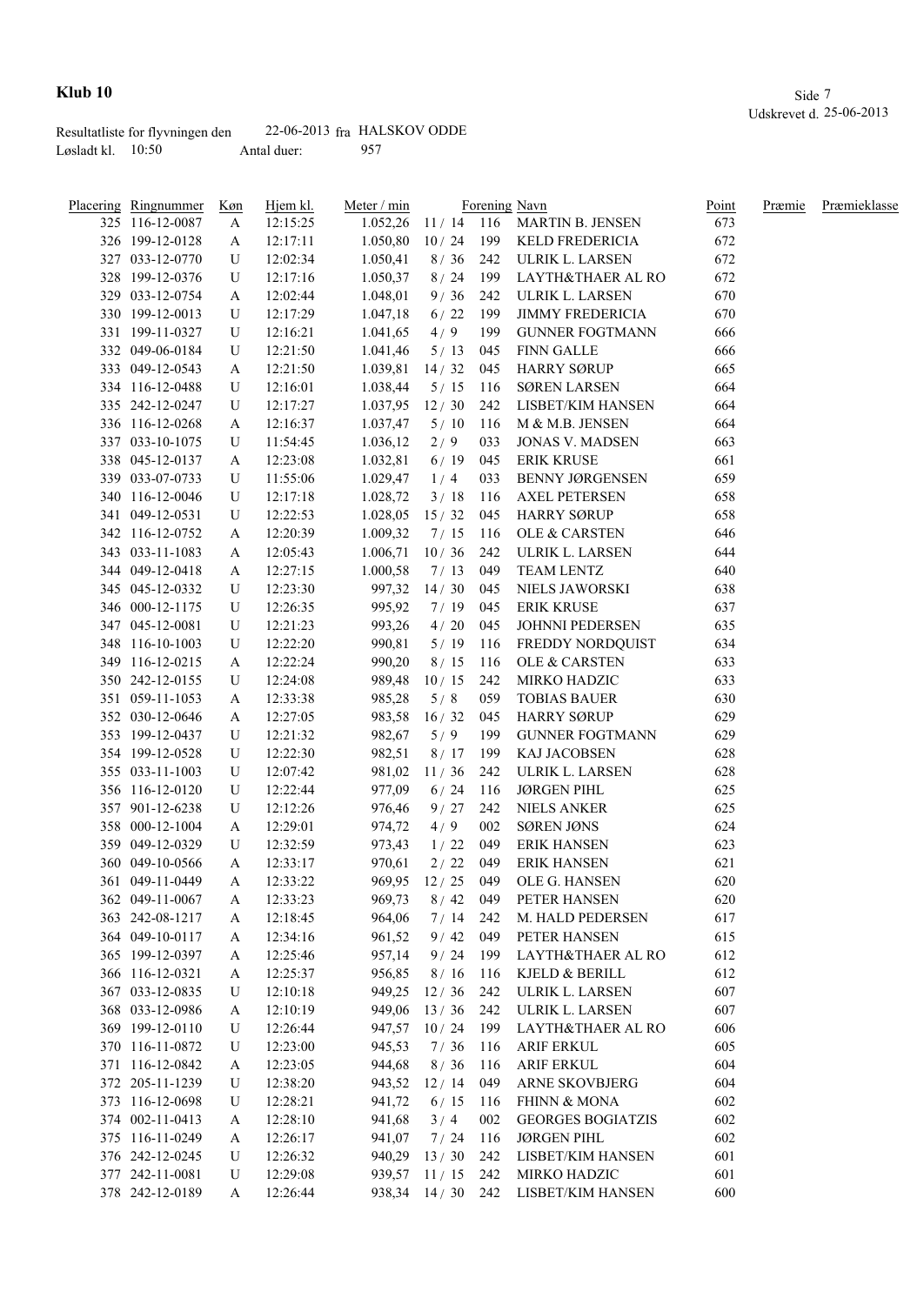|                     | Resultatliste for flyvningen den |             | $22-06-2013$ fra HALSKOV ODDE |
|---------------------|----------------------------------|-------------|-------------------------------|
| Løsladt kl. $10:50$ |                                  | Antal duer: | 957                           |

| <u>Placering Ringnummer</u> | Køn    | Hjem kl. | Meter / min |                |     | Forening Navn                        | Point | Præmie | Præmieklasse |
|-----------------------------|--------|----------|-------------|----------------|-----|--------------------------------------|-------|--------|--------------|
| 379 242-12-0278             | A      | 12:26:59 |             |                |     | 935,92 15 / 30 242 LISBET/KIM HANSEN | 599   |        |              |
| 380 242-12-0150             | A      | 12:21:30 | 935,08      | 8 / 14         |     | 242 M. HALD PEDERSEN                 | 598   |        |              |
| 381 116-12-0306             | U      | 12:26:48 | 928,33      | 4/9            | 116 | LARS B. JENSEN                       | 594   |        |              |
| 382 045-12-0066             | A      | 12:28:03 | 925,72      | 5/20           | 045 | JOHNNI PEDERSEN                      | 592   |        |              |
| 383 049-08-0343             | U      | 12:38:19 | 925,56      | 10/42          | 049 | PETER HANSEN                         | 592   |        |              |
| 384 049-11-0062             | A      | 12:38:22 | 925,14      | 11/42          | 049 | PETER HANSEN                         | 592   |        |              |
| 385 116-12-0051             | U      | 12:27:17 | 923,15      | 4/18           | 116 | <b>AXEL PETERSEN</b>                 | 591   |        |              |
| 386 030-12-0643             | U      | 12:33:34 | 922,01      | 17/32          | 045 | <b>HARRY SØRUP</b>                   | 590   |        |              |
| 387 116-12-0778             | A      | 12:29:16 | 921,61      | 6/19           | 116 | FREDDY NORDQUIST                     | 590   |        |              |
| 388 199-10-0271             | U      | 12:29:33 | 920,40      | 4/8            | 199 | <b>ISMAIL KUSLU</b>                  | 589   |        |              |
| 389 049-11-0035             | A      | 12:33:48 | 919,93      | 18/32          | 045 | <b>HARRY SØRUP</b>                   | 588   |        |              |
| 390 199-12-0121             | A      | 12:29:44 | 918,57      | 11/24          | 199 | KELD FREDERICIA                      | 588   |        |              |
| 391 033-11-0952             | A      | 12:03:28 | 912,94      | 2/18           | 033 | HANS CHR. NIELSEN                    | 584   |        |              |
| 392 116-12-0902             | U      | 12:32:33 | 908,45      | 6/16           | 116 | <b>JØRGEN DANIELSEN</b>              | 581   |        |              |
| 393 116-12-0029             | A      | 12:30:54 | 906,69      | 7/19           | 116 | FREDDY NORDQUIST                     | 580   |        |              |
| 394 116-12-0020             | U      | 12:30:55 | 906,54      | 8/19           | 116 | FREDDY NORDQUIST                     | 580   |        |              |
| 395 225-12-0615             | A      | 12:30:58 | 906,15      | 9/16           | 116 | KJELD & BERILL                       | 580   |        |              |
| 396 045-12-0186             | U      | 12:35:40 | 905,12      | 6/13           | 045 | FINN GALLE                           | 579   |        |              |
| 397 049-10-0573             | A      | 12:41:06 | 902,32      | 3/22           | 049 | <b>ERIK HANSEN</b>                   | 577   |        |              |
| 398 116-12-0114             | U      | 12:30:35 | 900,84      | 8/24           | 116 | <b>JØRGEN PIHL</b>                   | 576   |        |              |
| 399 045-12-0121             | U      | 12:36:51 | 900,22      | 8/19           | 045 | <b>ERIK KRUSE</b>                    | 576   |        |              |
| 400 199-12-0148             | U      | 12:31:50 |             | 899,63 12/24   | 199 | <b>KELD FREDERICIA</b>               | 575   |        |              |
| 401 199-12-0186             | U      | 12:31:51 | 899,62      | 5/8            | 199 | <b>ISMAIL KUSLU</b>                  | 575   |        |              |
| 402 199-12-0138             | A      | 12:31:51 |             | 899,48 13 / 24 | 199 | KELD FREDERICIA                      | 575   |        |              |
| 403 199-11-0373             | A      | 12:32:03 | 894,65      | 1/10           | 199 | PER THOMSEN                          | 572   |        |              |
| 404 242-09-1236             | A      | 12:31:29 | 894,42      | 16/30          | 242 | LISBET/KIM HANSEN                    | 572   |        |              |
| 405 199-12-0034             |        | 12:32:27 | 894,20      | 7/22           | 199 | <b>JIMMY FREDERICIA</b>              | 572   |        |              |
| 406 199-12-0045             | A<br>U | 12:32:31 | 893,62      | 8/22           | 199 | <b>JIMMY FREDERICIA</b>              | 572   |        |              |
| 407 199-12-0439             | U      | 12:30:43 | 893,08      | 6/9            | 199 | <b>GUNNER FOGTMANN</b>               | 571   |        |              |
|                             |        |          |             |                |     |                                      |       |        |              |
| 408 033-12-0581             | U      | 12:30:10 | 891,74      | 6/15           | 116 | <b>SØREN LARSEN</b>                  | 570   |        |              |
| 409 199-12-0188             | A      | 12:32:48 | 891,30      | 6/8            | 199 | <b>ISMAIL KUSLU</b>                  | 570   |        |              |
| 410 049-11-0525             | U      | 12:40:52 | 891,24      | 3/9            | 049 | RENE JACOBSEN                        | 570   |        |              |
| 411 116-12-0511             | U      | 12:30:16 | 890,85      | 7/15           | 116 | <b>SØREN LARSEN</b>                  | 570   |        |              |
| 412 045-12-0240             | A      | 12:34:43 | 890,55      | 7/9            | 045 | <b>BJARNE JANIK</b>                  | 570   |        |              |
| 413 033-12-0874             | A      | 12:15:41 | 889,61      | $14/36$ 242    |     | ULRIK L. LARSEN                      | 569   |        |              |
| 414 045-12-0271             | U      | 12:37:44 |             | 886,35 19/32   | 045 | <b>HARRY SØRUP</b>                   | 567   |        |              |
| 415 045-12-0317             | A      | 12:35:13 |             |                |     | 886,26 15 / 30 045 NIELS JAWORSKI    | 567   |        |              |
| 416 242-12-0220             | A      | 12:32:36 | 884,69      | 17/30          | 242 | LISBET/KIM HANSEN                    | 566   |        |              |
| 417 033-12-0426             | U      | 12:31:13 | 882,49      | 8/15           | 116 | <b>SØREN LARSEN</b>                  | 565   |        |              |
| 418 045-11-0277             | U      | 12:35:28 | 880,93      | 6/11           | 045 | LISBETH & JØRGEN                     | 564   |        |              |
| 419 049-08-0084             | U      | 12:06:18 | 879,28      | 3/9            | 033 | <b>JONAS V. MADSEN</b>               | 562   |        |              |
| 420 116-12-0498             | U      | 12:31:42 | 878,30      | 9/15           | 116 | <b>SØREN LARSEN</b>                  | 562   |        |              |
| 421 116-11-0380             | A      | 12:32:27 | 877,13      | 6/10           | 116 | M & M.B. JENSEN                      | 561   |        |              |
| 422 033-09-0045             | A      | 12:06:32 | 875,70      | 2/4            | 033 | <b>BENNY JØRGENSEN</b>               | 560   |        |              |
| 423 242-12-0451             | A      | 12:36:01 | 875,12      | 3/14           | 242 | <b>LARS NIELSEN</b>                  | 560   |        |              |
| 424 049-12-0541             | A      | 12:39:10 | 874,71      | 20/32          | 045 | <b>HARRY SØRUP</b>                   | 560   |        |              |
| 425 049-12-0266             | U      | 12:44:43 |             | 873,98 13/25   | 049 | OLE G. HANSEN                        | 559   |        |              |
| 426 242-12-0276             | A      | 12:33:56 | 873,34      | 18/30          | 242 | LISBET/KIM HANSEN                    | 559   |        |              |
| 427 199-12-0285             | U      | 12:35:07 | 871,83      | 16/33          | 199 | THERGAM-AL-HUIO                      | 558   |        |              |
| 428 033-11-0673             | A      | 12:07:09 | 869,36      | 3/18           | 033 | HANS CHR. NIELSEN                    | 556   |        |              |
| 429 002-11-0463             | A      | 12:40:53 | 868,58      | 2/9            | 002 | <b>INGER &amp; JACKIE</b>            | 556   |        |              |
| 430 049-11-0061             | A      | 12:45:38 | 867,00      | 12/42          | 049 | PETER HANSEN                         | 555   |        |              |
| 431 200-09-0288             | A      | 12:05:15 | 860,43      | 2/7            | 033 | PREBEN K.PETERSEN                    | 550   |        |              |
| 432 116-12-0075             | U      | 12:34:28 | 859,67      | 5/18           |     | 116 AXEL PETERSEN                    | 550   |        |              |
|                             |        |          |             |                |     |                                      |       |        |              |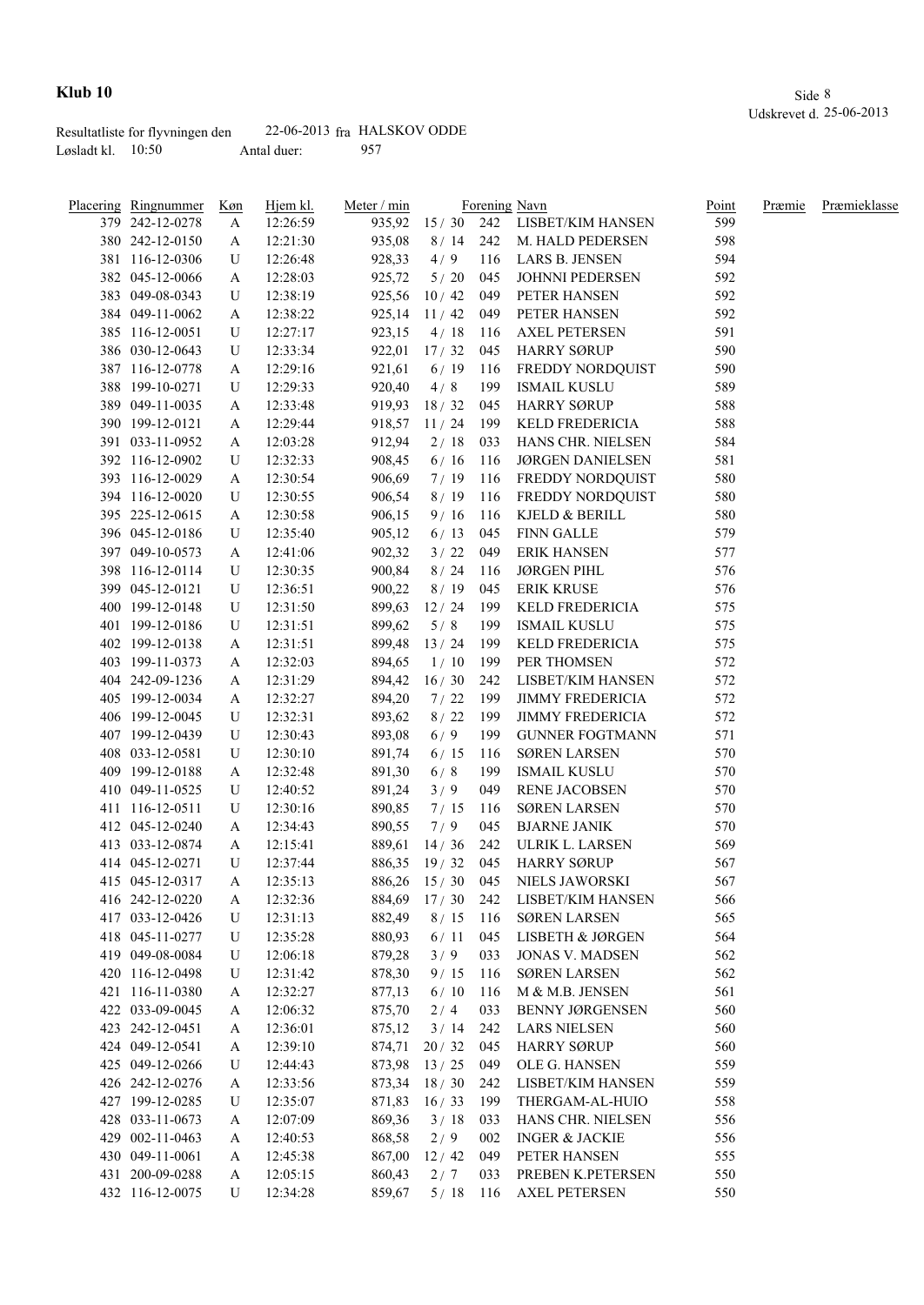|                     | Resultatliste for flyvningen den |             | $22-06-2013$ fra HALSKOV ODDE |
|---------------------|----------------------------------|-------------|-------------------------------|
| Løsladt kl. $10:50$ |                                  | Antal duer: | 957                           |

| Placering Ringnummer | Køn       | Hjem kl. | Meter / min |                  |       | Forening Navn                 | <u>Point</u> | Præmie | Præmieklasse |
|----------------------|-----------|----------|-------------|------------------|-------|-------------------------------|--------------|--------|--------------|
| 433 116-11-0006      | U         | 12:34:18 | 858,92      |                  |       | 14 / 25    116    RENE LARSEN | 549          |        |              |
| 434 002-11-0445      | U         | 12:42:28 | 858,16      | 5/9              | 002   | <b>SØREN JØNS</b>             | 549          |        |              |
| 435 049-10-0588      | U         | 12:46:50 | 858,09      | 13/42            | 049   | PETER HANSEN                  | 549          |        |              |
| 436 045-11-0128      | A         | 12:42:33 | 854,63      | 9/19             | 045   | <b>ERIK KRUSE</b>             | 547          |        |              |
| 437 049-12-0600      | U         | 12:42:05 | 853,30      | 7/13             | 045   | <b>FINN GALLE</b>             | 546          |        |              |
| 438 049-10-0223      | U         | 12:45:51 | 852,90      | 4/9              | 049   | RENE JACOBSEN                 | 546          |        |              |
| 439 116-09-0745      | A         | 12:35:06 | 852,06      | 8/9              | 116   | <b>IVAN JENSEN</b>            | 545          |        |              |
| 440 045-12-0107      | A         | 12:42:58 | 851,48      | 10/19            | 045   | <b>ERIK KRUSE</b>             | 545          |        |              |
| 441 116-09-0912      | A         | 12:38:18 | 844,74      | 9/19             | 116   | FREDDY NORDQUIST              | 540          |        |              |
| 442 918-12-0697      | U         | 12:25:28 | 843,15      | 10/27            | 242   | <b>NIELS ANKER</b>            | 539          |        |              |
| 443 116-11-0215      | U         | 12:35:24 | 834,29      | 9/36             | 116   | <b>ARIF ERKUL</b>             | 534          |        |              |
| 444 116-09-0521      | U         | 12:35:28 | 833,76      | 10/36            | 116   | <b>ARIF ERKUL</b>             | 533          |        |              |
| 445 242-12-0465      | U         | 12:41:18 | 833,58      | 4/14             | 242   | <b>LARS NIELSEN</b>           | 533          |        |              |
| 446 116-12-0672      | U         | 12:42:40 | 826,88      | 7/16             | 116   | <b>JØRGEN DANIELSEN</b>       | 529          |        |              |
| 447 033-10-1110      | U         | 12:11:39 | 826,36      | 2/5              | 033   | DAN KRISTIANSEN               | 529          |        |              |
| 448 049-12-0518      | A         | 12:45:36 | 826,03      | 21/32            | 045   | <b>HARRY SØRUP</b>            | 528          |        |              |
| 449 045-10-0242      | U         | 12:46:27 | 826,01      | 11/19            | 045   | <b>ERIK KRUSE</b>             | 528          |        |              |
| 450 033-09-0655      | A         | 12:11:48 | 824,84      | 3/5              | 033   | DAN KRISTIANSEN               | 528          |        |              |
| 451 059-10-0163      | U         | 12:50:01 | 823,29      | 5/9              | 049   | <b>RENE JACOBSEN</b>          | 527          |        |              |
| 452 116-10-1006      | U         | 12:41:17 | 822,10      | 10/19            | 116   | FREDDY NORDQUIST              | 526          |        |              |
| 453 049-11-0290      | U         | 12:49:45 | 812,59      | 8/13             | 049   | TEAM LENTZ                    | 520          |        |              |
| 454 045-12-0055      | U         | 12:42:03 | 810,06      | 6/20             | 045   | <b>JOHNNI PEDERSEN</b>        | 518          |        |              |
| 455 049-12-0272      | U         | 12:53:59 | 808,65      | 14/25            | 049   | OLE G. HANSEN                 | 517          |        |              |
| 456 199-07-0238      | A         | 12:43:23 | 807,98      | 14/24            | 199   | <b>KELD FREDERICIA</b>        | 517          |        |              |
| 457 116-11-0989      | U         | 12:44:40 | 807,72      | 7/15             | 116   | <b>FHINN &amp; MONA</b>       | 517          |        |              |
| 458 199-12-0238      | U         | 12:43:52 | 804,84      | 17/33            | 199   | THERGAM-AL-HUIO               | 515          |        |              |
| 459 242-10-0402      | A         | 12:49:06 | 802,93      | 8/8              | 242   | <b>ELSE/SVEND HANSEN</b>      | 514          |        |              |
| 460 033-11-0019      | U         | 12:10:48 | 801,32      | 3/7              | 033   | PREBEN K.PETERSEN             | 513          |        |              |
| 461 199-12-0524      | U         | 12:43:28 | 800,97      | 9/17             | 199   | KAJ JACOBSEN                  | 512          |        |              |
| 462 059-11-1067      | U         | 12:57:30 | 800,82      | 6/8              | 059   | <b>TOBIAS BAUER</b>           | 512          |        |              |
| 463 199-12-0155      | A         | 12:44:28 | 800,45      | 7/8              | 199   | <b>ISMAIL KUSLU</b>           | 512          |        |              |
| 464 225-12-1011      | A         | 12:42:18 | 797,73      | 15/25            | - 116 | <b>RENE LARSEN</b>            | 510          |        |              |
| 465 059-11-1346      | U         | 12:50:52 | 795,67      | 5/10             | 049   | KASPER SØRENSEN               | 509          |        |              |
| 466 033-11-1108      | A         | 12:25:50 |             | 795,39 15 / 36   | 242   | ULRIK L. LARSEN               | 509          |        |              |
| 467 033-12-0788      | A         | 12:25:52 | 795,11      | 16/36            | 242   | ULRIK L. LARSEN               | 509          |        |              |
| 468 033-12-0972      | A         | 12:25:53 |             | 794,98 17/36 242 |       | ULRIK L. LARSEN               | 509          |        |              |
| 469 033-12-0949      | A         | 12:25:57 |             | 794,42 18/36 242 |       | ULRIK L. LARSEN               | 508          |        |              |
| 470 002-12-0498      | ${\bf U}$ | 12:45:31 | 793,05      | 9/22             | 199   | <b>JIMMY FREDERICIA</b>       | 507          |        |              |
| 471 033-11-0994      | U         | 12:14:54 | 790,21      | 4/9              | 033   | <b>JONAS V. MADSEN</b>        | 505          |        |              |
| 472 033-12-0981      | U         | 12:26:30 | 789,90      | 19/36            | 242   | ULRIK L. LARSEN               | 505          |        |              |
| 473 030-12-0664      | A         | 12:50:55 | 789,71      | 22/32            | 045   | <b>HARRY SØRUP</b>            | 505          |        |              |
| 474 045-12-0309      | U         | 12:48:53 | 784,37      | 16/30            | 045   | NIELS JAWORSKI                | 502          |        |              |
| 475 116-09-0507      | A         | 12:42:19 | 782,91      | 11/36            | 116   | <b>ARIF ERKUL</b>             | 501          |        |              |
| 476 116-11-0469      | A         | 12:39:41 | 782,69      | 1/11             | 116   | <b>EJGIL JACOBSEN</b>         | 501          |        |              |
| 477 033-12-0966      | U         | 12:27:24 | 782,60      | 20/36            | 242   | ULRIK L. LARSEN               | 501          |        |              |
| 478 225-11-0572      | A         | 12:39:44 | 782,33      | 2/11             | 116   | <b>EJGIL JACOBSEN</b>         | 500          |        |              |
| 479 250-12-0908      | A         | 12:39:47 | 781,97      | 3/11             | 116   | EJGIL JACOBSEN                | 500          |        |              |
| 480 242-11-0220      | A         | 12:40:33 | 773,95      | 9/14             | 242   | M. HALD PEDERSEN              | 495          |        |              |
| 481 002-11-0340      | A         | 12:54:34 | 773,17      | 3/9              | 002   | <b>INGER &amp; JACKIE</b>     | 495          |        |              |
| 482 116-12-0172      | A         | 12:48:25 | 772,64      | 9/15             | -116  | OLE & CARSTEN                 | 494          |        |              |
| 483 045-12-0172      | U         | 12:50:16 | 772,52      | 7/11             | 045   | LISBETH & JØRGEN              | 494          |        |              |
| 484 250-12-0298      | A         | 12:48:30 | 766,95      | 10/17            | 199   | KAJ JACOBSEN                  | 491          |        |              |
| 485 242-11-0073      | U         | 12:52:17 | 761,70      | 12/15            | 242   | MIRKO HADZIC                  | 487          |        |              |
| 486 242-10-0770      | A         | 12:42:20 |             | 761,66 10/14 242 |       | M. HALD PEDERSEN              | 487          |        |              |
|                      |           |          |             |                  |       |                               |              |        |              |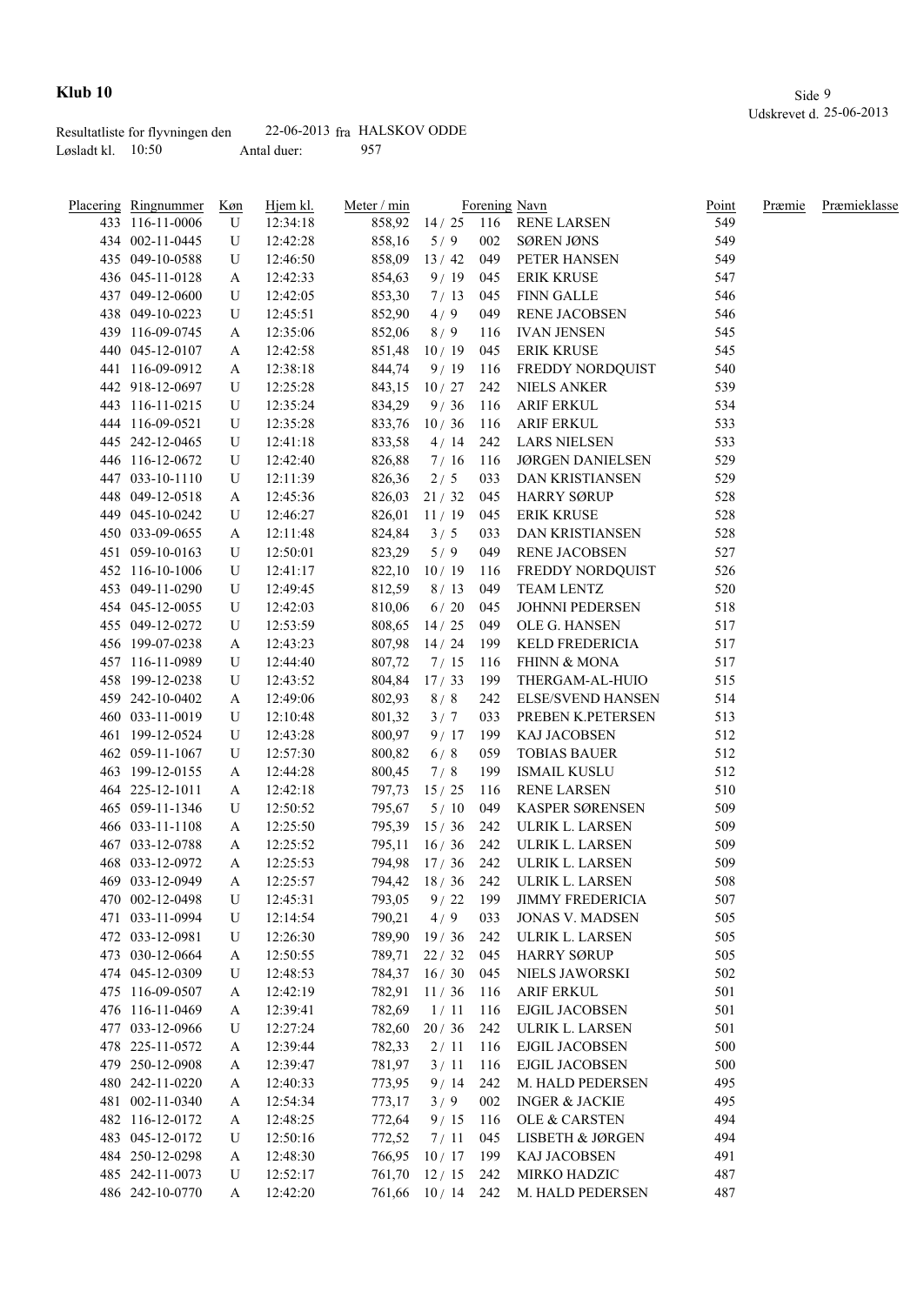|                     | Resultatliste for flyvningen den |             | $22-06-2013$ fra HALSKOV ODDE |
|---------------------|----------------------------------|-------------|-------------------------------|
| Løsladt kl. $10:50$ |                                  | Antal duer: | 957                           |

| Placering Ringnummer | Køn         | Hjem kl. | Meter / min |                      |       | Forening Navn                        | Point | Præmie | Præmieklasse |
|----------------------|-------------|----------|-------------|----------------------|-------|--------------------------------------|-------|--------|--------------|
| 487 242-12-0277      | U           | 12:49:22 |             |                      |       | 760,42 19 / 30 242 LISBET/KIM HANSEN | 486   |        |              |
| 488 045-12-0194      | A           | 12:57:04 | 752,68      |                      |       | 8 / 13 045 FINN GALLE                | 481   |        |              |
| 489 199-10-0038      | U           | 12:51:44 | 752,66      | 8/8                  | 199   | ISMAIL KUSLU                         | 481   |        |              |
| 490 199-11-0475      | U           | 12:51:48 |             | 752,56 11/24         | 199   | LAYTH&THAER AL RO                    | 481   |        |              |
| 491 199-12-0050      | A           | 12:51:56 |             | 751,74 12 / 24       | 199   | LAYTH&THAER AL RO                    | 481   |        |              |
| 492 199-12-0101      | A           | 12:51:59 |             | 751,43 13/24         | 199   | LAYTH&THAER AL RO                    | 481   |        |              |
| 493 199-12-0314      | A           | 12:52:07 | 750,53      | 2/5                  | 199   | NADEM AL-ROBAI                       | 480   |        |              |
| 494 116-12-0668      | U           | 12:54:08 | 750,50      | 8/16                 | 116   | <b>JØRGEN DANIELSEN</b>              | 480   |        |              |
| 495 199-12-0037      | A           | 12:52:09 |             | 749,99 10 / 22       | 199   | <b>JIMMY FREDERICIA</b>              | 480   |        |              |
| 496 199-12-0025      | A           | 12:52:17 |             | 749,17 11 / 22       | 199   | <b>JIMMY FREDERICIA</b>              | 479   |        |              |
| 497 071-10-1413      | U           | 12:52:54 |             | 745,68 18 / 33       | 199   | THERGAM-AL-HUIO                      | 477   |        |              |
| 498 199-12-0207      | U           | 12:53:08 |             | 744,27 19/33         | 199   | THERGAM-AL-HUIO                      | 476   |        |              |
| 499 199-12-0054      | A           | 12:52:27 |             | 742,21 11/17         | 199   | KAJ JACOBSEN                         | 475   |        |              |
| 500 116-12-0236      | A           | 12:51:10 | 741,64      | 7/10                 | 116   | M & M.B. JENSEN                      | 474   |        |              |
| 501 116-11-0877      | U           | 12:49:00 |             | 738,94 12/36         | 116   | ARIF ERKUL                           | 473   |        |              |
| 502 116-12-0287      | U           | 12:51:45 | 738,09      | 5/9                  | 116   | LARS B. JENSEN                       | 472   |        |              |
| 503 242-10-0490      | U           | 12:56:20 |             | $737,28$ 13/15       | 242   | MIRKO HADZIC                         | 472   |        |              |
| 504 049-10-0082      | A           | 12:59:37 |             |                      |       | 736,70 23 / 32 045 HARRY SØRUP       | 471   |        |              |
| 505 199-11-0025      | U           | 12:53:29 |             | 736,00 12/17         |       | 199 KAJ JACOBSEN                     | 471   |        |              |
| 506 045-12-0105      | U           | 13:00:46 |             | 735,58 12/19         | 045   | <b>ERIK KRUSE</b>                    | 471   |        |              |
| 507 242-11-0381      | U           | 12:54:00 |             | $732,01$ 20 / 30     |       | 242 LISBET/KIM HANSEN                | 468   |        |              |
| 508 199-12-0268      | A           | 12:55:27 |             | 730,52 20 / 33       | 199   | THERGAM-AL-HUIO                      | 467   |        |              |
| 509 002-12-0589      | U           | 13:02:13 | 729,97      | 6/9                  | 002   | SØREN JØNS                           | 467   |        |              |
| 510 116-11-0873      | U           | 12:50:46 |             | $728,13$ $13/36$     | 116   | ARIF ERKUL                           | 466   |        |              |
| 511 033-12-0401      | A           | 12:22:07 | 727,57      | 3/4                  | 033   | <b>BENNY JØRGENSEN</b>               | 465   |        |              |
| 512 116-12-0878      | U           | 12:50:59 | 726,83      | 14/36                | 116   | ARIF ERKUL                           | 465   |        |              |
| 513 002-12-0317      | A           | 12:57:13 | 726,65      | 4/4                  | 002   | <b>GEORGES BOGIATZIS</b>             | 465   |        |              |
| 514 116-12-0329      | A           | 12:48:30 | 724,45      | 4/11                 | 116   | <b>EJGIL JACOBSEN</b>                | 463   |        |              |
| 515 049-12-0007      | U           | 13:08:34 |             | 723,51 14/42         | 049   | PETER HANSEN                         | 463   |        |              |
| 516 033-07-0438      | A           | 12:23:16 | 723,45      | 4/5                  | 033   | <b>DAN KRISTIANSEN</b>               | 463   |        |              |
| 517 116-12-0763      | A           | 12:55:52 |             | 711,75 16/25         | - 116 | <b>RENE LARSEN</b>                   | 455   |        |              |
| 518 033-11-0668      | A           | 12:24:39 | 708,62      | $4/18$ 033           |       | HANS CHR. NIELSEN                    | 453   |        |              |
| 519 918-12-0837      | U           | 12:43:48 |             | 707,32 11/27 242     |       | <b>NIELS ANKER</b>                   | 452   |        |              |
| 520 049-12-0530      | A           | 13:05:02 |             | 707,15 24 / 32 045   |       | <b>HARRY SØRUP</b>                   | 452   |        |              |
| 521 242-09-1049      | U           | 13:02:10 |             | 704,74 14/15 242     |       | MIRKO HADZIC                         | 451   |        |              |
| 522 901-12-6243      | A           | 12:44:43 |             | $701,67$ $12/27$ 242 |       | NIELS ANKER                          | 449   |        |              |
| 523 049-11-0457      | A           | 13:13:08 |             | 700,39 4/22 049      |       | <b>ERIK HANSEN</b>                   | 448   |        |              |
| 524 049-12-0119      | $\mathbf A$ | 13:10:52 |             | 696,42 11/11         | 049   | SUSAN & STEEN                        | 445   |        |              |
| 525 901-11-6717      | A           | 13:07:16 | 695,65      | 25/32                | 045   | <b>HARRY SØRUP</b>                   | 445   |        |              |
| 526 116-12-0438      | A           | 13:05:13 | 689,26      | 3/7                  | 116   | P. CHRISTOPHERSEN                    | 441   |        |              |
| 527 199-12-0019      | A           | 13:03:16 | 687,43      | 12/22                | 199   | <b>JIMMY FREDERICIA</b>              | 440   |        |              |
| 528 002-12-0456      | U           | 13:05:52 | 686,33      | 17/30                | 045   | NIELS JAWORSKI                       | 439   |        |              |
| 529 116-12-0053      | A           | 13:01:45 | 681,65      | 6/18                 | 116   | <b>AXEL PETERSEN</b>                 | 436   |        |              |
| 530 242-12-0187      | A           | 13:03:40 | 679,07      | 21/30                | 242   | LISBET/KIM HANSEN                    | 434   |        |              |
| 531 199-12-0309      | A           | 13:05:21 | 677,15      | 3/5                  | 199   | NADEM AL-ROBAI                       | 433   |        |              |
| 532 045-12-0298      | U           | 13:11:52 | 674,16      | 9/13                 | 045   | <b>FINN GALLE</b>                    | 431   |        |              |
| 533 116-10-0277      | U           | 13:03:23 |             | 673,84 12/14         | 116   | <b>MARTIN B. JENSEN</b>              | 431   |        |              |
| 534 135-11-0311      | U           | 13:05:58 |             | 672,89 10/16         | 116   | KJELD & BERILL                       | 430   |        |              |
| 535 116-12-0839      | A           | 13:00:53 |             | 671,85 15 / 36       | 116   | <b>ARIF ERKUL</b>                    | 430   |        |              |
| 536 002-12-0454      | A           | 13:08:55 |             | $671,26$ 18 / 30     | 045   | NIELS JAWORSKI                       | 429   |        |              |
| 537 059-12-0605      | U           | 13:22:48 | 668,21      | 7/8                  | 059   | <b>ERIK HENRIKSEN</b>                | 427   |        |              |
| 538 059-09-0015      | A           | 13:24:23 |             | 662,09 13/14         | 049   | ARNE SKOVBJERG                       | 424   |        |              |
| 539 033-11-1176      | A           | 12:45:15 |             | $661,39$ 21/36       | 242   | ULRIK L. LARSEN                      | 423   |        |              |
| 540 033-12-0802      | A           | 12:45:18 |             |                      |       | 661,10 22 / 36 242 ULRIK L. LARSEN   | 423   |        |              |
|                      |             |          |             |                      |       |                                      |       |        |              |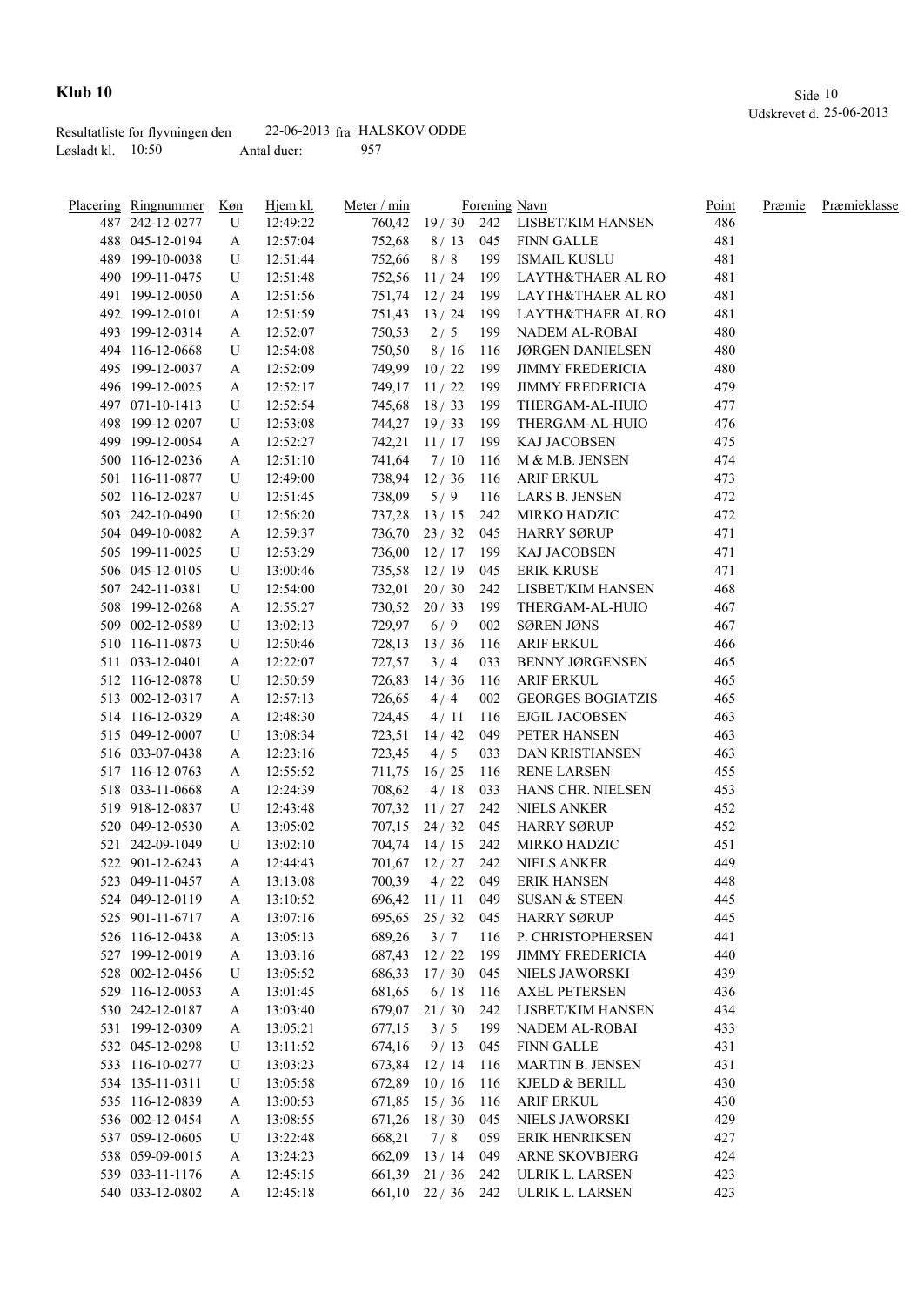|                     | Resultatliste for flyvningen den |             | $22-06-2013$ fra HALSKOV ODDE |
|---------------------|----------------------------------|-------------|-------------------------------|
| Løsladt kl. $10:50$ |                                  | Antal duer: | 957                           |

| Placering Ringnummer | <u>Køn</u> | Hjem kl. | Meter / min |                  |       | Forening Navn                      | Point | Præmie | Præmieklasse |
|----------------------|------------|----------|-------------|------------------|-------|------------------------------------|-------|--------|--------------|
| 541 116-09-0189      | U          | 13:08:33 |             |                  |       | 660,35 11 / 16 116 KJELD & BERILL  | 422   |        |              |
| 542 116-12-0556      | U          | 13:03:16 | 659,83      |                  |       | 16 / 36   116   ARIF ERKUL         | 422   |        |              |
| 543 116-11-0110      | U          | 13:08:52 | 658,81      |                  |       | 11 / 19 116 FREDDY NORDQUIST       | 421   |        |              |
| 544 116-11-0462      | A          | 13:00:33 | 657,58      | $5/11$ 116       |       | EJGIL JACOBSEN                     | 421   |        |              |
| 545 002-12-0407      | A          | 13:16:30 | 657,41      | 4/9              | 002   | <b>INGER &amp; JACKIE</b>          | 421   |        |              |
| 546 242-12-0129      | U          | 13:00:14 |             | 656,97 11/14     | 242   | M. HALD PEDERSEN                   | 420   |        |              |
| 547 002-12-0469      | A          | 13:16:45 | 656,29      | 2/3              | 002   | <b>MIKE MORTENSEN</b>              | 420   |        |              |
| 548 116-12-0787      | U          | 13:09:28 |             | 655,97 12/19     | - 116 | FREDDY NORDQUIST                   | 420   |        |              |
| 549 116-12-0499      | A          | 13:06:27 | 654,62      | 10/15            | 116   | <b>SØREN LARSEN</b>                | 419   |        |              |
| 550 116-12-0560      | U          | 13:04:26 | 654,11      | 17/36            | 116   | <b>ARIF ERKUL</b>                  | 418   |        |              |
| 551 059-11-1329      | U          | 13:23:25 | 653,51      | 15/25            | 049   | OLE G. HANSEN                      | 418   |        |              |
| 552 049-11-0448      | U          | 13:23:41 | 652,37      | 16/25            | 049   | OLE G. HANSEN                      | 417   |        |              |
| 553 199-12-0288      | A          | 13:10:47 |             | 650,96 21/33     | 199   | THERGAM-AL-HUIO                    | 416   |        |              |
| 554 116-11-0432      | A          | 13:10:33 | 650,92      | 13/19            | 116   | FREDDY NORDQUIST                   | 416   |        |              |
| 555 199-12-0231      | A          | 13:10:53 | 650,50      | 22/33            | 199   | THERGAM-AL-HUIO                    | 416   |        |              |
| 556 033-12-0337      | A          | 12:33:08 | 650,33      | 5/18             | 033   | HANS CHR. NIELSEN                  | 416   |        |              |
| 557 908-11-8850      | A          | 13:18:27 | 648,78      | 5/9              | 002   | INGER & JACKIE                     | 415   |        |              |
| 558 199-12-0377      | U          | 13:11:39 | 647,10      | 14/24            | 199   | LAYTH&THAER AL RO                  | 414   |        |              |
| 559 242-12-0313      | U          | 13:13:26 | 646,83      | 5/14             | 242   | LARS NIELSEN                       | 414   |        |              |
| 560 033-12-1364      | U          | 12:33:53 | 645,64      | 6/18             | 033   | HANS CHR. NIELSEN                  | 413   |        |              |
| 561 049-11-0005      | U          | 13:18:21 |             |                  |       | 643,67 26 / 32 045 HARRY SØRUP     | 412   |        |              |
| 562 049-12-0517      | U          | 13:18:25 |             | 643,38 27/32     | 045   | HARRY SØRUP                        | 412   |        |              |
| 563 116-11-0061      | U          | 13:11:16 | 641,40      | 9/24             | 116   | JØRGEN PIHL                        | 410   |        |              |
| 564 116-11-0284      | U          | 13:11:22 |             | 640,95 10 / 24   | 116   | JØRGEN PIHL                        | 410   |        |              |
| 564 116-12-0665      | U          |          | 640,95      | 9/16             | 116   | JØRGEN DANIELSEN                   | 410   |        |              |
| 566 049-12-0534      | U          | 13:15:21 |             | $637,37$ 28 / 32 |       | 045 HARRY SØRUP                    | 408   |        |              |
|                      |            | 13:19:49 |             |                  |       |                                    | 407   |        |              |
| 567 918-12-0831      | U          | 12:56:26 | 636,64      | 13/27            | 242   | NIELS ANKER                        | 407   |        |              |
| 568 905-11-8531      | U          | 13:20:00 |             | $636,59$ 29/32   | 045   | <b>HARRY SØRUP</b>                 |       |        |              |
| 569 049-12-0011      | A          | 13:28:25 |             | 632,85 15/42     | 049   | PETER HANSEN                       | 405   |        |              |
| 570 199-08-0019      | U          | 13:12:10 | 632,70      | 7/9              | 199   | <b>GUNNER FOGTMANN</b>             | 405   |        |              |
| 571 000-12-1258      | A          | 13:23:48 | 632,69      | 9/13             | 049   | TEAM LENTZ                         | 405   |        |              |
| 572 116-12-0647      | A          | 13:17:18 | 632,46      | 10/16            | 116   | <b>JØRGEN DANIELSEN</b>            | 405   |        |              |
| 573 199-11-0183      | U          | 13:14:54 | 632,24      | 15/24            | 199   | <b>KELD FREDERICIA</b>             | 404   |        |              |
| 574 000-12-1256      | U          | 13:24:02 | 631,74      | 10/13            | 049   | <b>TEAM LENTZ</b>                  | 404   |        |              |
| 575 033-12-0004      | A          | 12:36:19 | 631,03      | 5/9              | 033   | <b>JONAS V. MADSEN</b>             | 404   |        |              |
| 576 033-11-1156      | A          | 12:50:55 |             | $630,39$ 23 / 36 | 242   | ULRIK L. LARSEN                    | 403   |        |              |
| 577 199-12-0167      | A          | 13:15:42 |             |                  |       | 628,77 16 / 24 199 KELD FREDERICIA | 402   |        |              |
| 578 116-12-0696      | A          | 13:18:03 | 625,59      | 8/15             | 116   | <b>FHINN &amp; MONA</b>            | 400   |        |              |
| 579 242-12-0197      | A          | 13:15:23 | 624,34      | 22/30            | 242   | LISBET/KIM HANSEN                  | 399   |        |              |
| 580 116-12-0018      | A          | 13:17:13 | 621,44      | 14/19            | - 116 | FREDDY NORDQUIST                   | 398   |        |              |
| 581 116-09-0116      | A          | 13:19:57 | 621,29      | 11/16            | 116   | <b>JØRGEN DANIELSEN</b>            | 397   |        |              |
| 582 116-12-0491      | U          | 13:13:57 | 620,51      | 11/15            | 116   | <b>SØREN LARSEN</b>                | 397   |        |              |
| 583 918-12-0688      | A          | 12:59:50 | 619,97      | 14/27            | 242   | <b>NIELS ANKER</b>                 | 397   |        |              |
| 584 045-12-0141      | U          | 13:25:32 | 618,45      | 13/19            | 045   | <b>ERIK KRUSE</b>                  | 396   |        |              |
| 585 002-12-0499      | U          | 13:18:39 | 616,29      | 13/22            | 199   | <b>JIMMY FREDERICIA</b>            | 394   |        |              |
| 586 199-12-0032      | A          | 13:18:46 | 615,80      | 14/22            | 199   | <b>JIMMY FREDERICIA</b>            | 394   |        |              |
| 587 059-12-0626      | A          | 13:35:55 | 615,39      | 7/8              | 059   | <b>TOBIAS BAUER</b>                | 394   |        |              |
| 588 030-12-0723      | U          | 13:18:59 | 615,13      | 23/33            | 199   | THERGAM-AL-HUIO                    | 393   |        |              |
| 589 049-11-0528      | U          | 13:33:06 |             | $614,68$ $16/42$ | 049   | PETER HANSEN                       | 393   |        |              |
| 590 199-12-0368      | U          | 13:19:13 |             | $614,29$ $15/24$ | 199   | LAYTH&THAER AL RO                  | 393   |        |              |
| 591 199-12-0048      | A          | 13:19:13 |             | 613,95 15 / 22   | 199   | <b>JIMMY FREDERICIA</b>            | 393   |        |              |
| 592 116-11-0275      | U          | 13:17:38 | 613,74      | 11/24            | 116   | <b>JØRGEN PIHL</b>                 | 393   |        |              |
| 593 116-12-0848      | U          | 13:13:41 |             | $612,00$ 18 / 36 | 116   | <b>ARIF ERKUL</b>                  | 391   |        |              |
| 594 242-12-0350      | U          | 13:11:15 | 610,84      | 4/7              | 242   | LUCAS KRAMHØFT                     | 391   |        |              |
|                      |            |          |             |                  |       |                                    |       |        |              |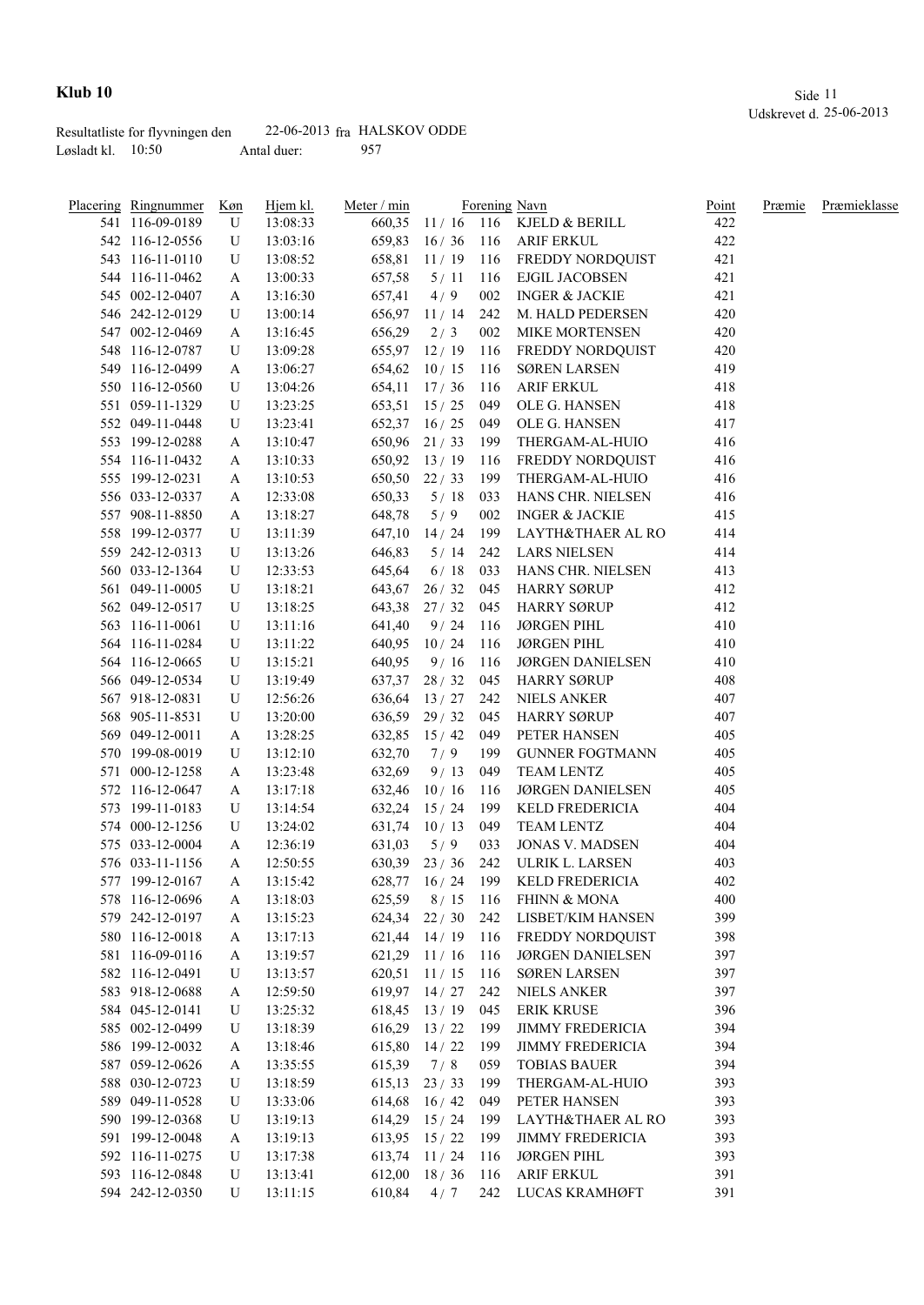|                     | Resultatliste for flyvningen den |             | $22-06-2013$ fra HALSKOV ODDE |
|---------------------|----------------------------------|-------------|-------------------------------|
| Løsladt kl. $10:50$ |                                  | Antal duer: | 957                           |

| <u>Placering Ringnummer</u> | Køn | Hjem kl. | Meter / min |                  |     | Forening Navn                       | Point | Præmie | Præmieklasse |
|-----------------------------|-----|----------|-------------|------------------|-----|-------------------------------------|-------|--------|--------------|
| 595 242-09-0952             | U   | 13:10:17 |             |                  |     | 609,91 12 / 14 242 M. HALD PEDERSEN | 390   |        |              |
| 596 045-11-0333             | U   | 13:19:22 | 607,68      | 7/20             | 045 | JOHNNI PEDERSEN                     | 389   |        |              |
| 597 002-12-0414             | U   | 13:29:20 | 604,46      | 6/9              | 002 | <b>INGER &amp; JACKIE</b>           | 387   |        |              |
| 598 199-12-0252             | A   | 13:22:47 |             | 599,83 24 / 33   | 199 | THERGAM-AL-HUIO                     | 384   |        |              |
| 599 199-12-0147             | A   | 13:23:19 |             | 597,53 17/24     | 199 | <b>KELD FREDERICIA</b>              | 382   |        |              |
| 600 045-12-0163             | U   | 13:25:54 | 595,95      | 8/11             | 045 | LISBETH & JØRGEN                    | 381   |        |              |
| 601 199-12-0041             | A   | 13:23:49 |             | 595,59 16/22     | 199 | <b>JIMMY FREDERICIA</b>             | 381   |        |              |
| 602 116-12-0769             | U   | 13:20:40 |             | 594,59 17/25     | 116 | <b>RENE LARSEN</b>                  | 380   |        |              |
| 603 116-12-0280             | U   | 13:23:53 |             | 594,56 10/15     | 116 | <b>OLE &amp; CARSTEN</b>            | 380   |        |              |
| 604 116-11-0671             | U   | 13:18:06 |             | 593,75 19/36     | 116 | <b>ARIF ERKUL</b>                   | 380   |        |              |
| 605 116-12-0039             | U   | 13:21:16 | 593,70      | 7/18             | 116 | <b>AXEL PETERSEN</b>                | 380   |        |              |
| 606 116-12-0837             | A   | 13:18:11 | 593,41      | 20/36            | 116 | <b>ARIF ERKUL</b>                   | 380   |        |              |
| 607 116-12-0544             | A   | 13:18:34 |             | 591,88 21/36     | 116 | <b>ARIF ERKUL</b>                   | 379   |        |              |
| 608 045-12-0221             | A   | 13:27:39 | 591,53      | 8/9              | 045 | <b>BJARNE JANIK</b>                 | 378   |        |              |
| 609 116-11-0773             | A   | 13:27:44 | 590,63      | 12/16            | 116 | <b>JØRGEN DANIELSEN</b>             | 378   |        |              |
| 610 116-11-0936             | A   | 13:19:00 |             | 590,16 22/36     | 116 | ARIF ERKUL                          | 378   |        |              |
| 611 242-12-0312             | U   | 13:27:20 | 589,68      | 6/14             | 242 | <b>LARS NIELSEN</b>                 | 377   |        |              |
| 612 002-09-0301             | A   | 13:33:21 | 589,60      | 7/9              | 002 | <b>INGER &amp; JACKIE</b>           | 377   |        |              |
| 613 116-12-0112             | A   | 13:23:48 |             | 589,14 12/24     | 116 | JØRGEN PIHL                         | 377   |        |              |
| 614 116-12-0695             | U   | 13:27:20 | 588,67      | 9/15             |     | 116 FHINN & MONA                    | 377   |        |              |
| 615 918-11-0203             | A   | 13:06:49 | 588,33      | 15/27            |     | 242 NIELS ANKER                     | 376   |        |              |
| 616 225-12-0979             | U   | 13:38:08 | 587,67      | 1/3              | 049 | STEEN SIMON STARC                   | 376   |        |              |
| 617 242-12-0464             | A   | 13:27:57 | 587,38      | 7/14             | 242 | LARS NIELSEN                        | 376   |        |              |
| 618 049-12-0153             | A   | 13:34:09 | 585,87      | 6/10             | 049 | KASPER SØRENSEN                     | 375   |        |              |
| 619 116-12-0496             | A   | 13:22:34 |             | 585,47 12/15     | 116 | <b>SØREN LARSEN</b>                 | 375   |        |              |
| 620 242-12-0182             | A   | 13:25:05 |             | $585,29$ 23/30   | 242 | LISBET/KIM HANSEN                   | 374   |        |              |
| 621 116-12-0821             | U   | 13:26:34 |             | 584,36 12/16     | 116 | KJELD & BERILL                      | 374   |        |              |
| 622 199-11-0189             | U   | 13:27:50 |             | 580,44 18 / 24   | 199 | KELD FREDERICIA                     | 371   |        |              |
| 623 116-11-0272             | U   |          |             | 576,52 13/24     | 116 | <b>JØRGEN PIHL</b>                  | 369   |        |              |
| 624 199-12-0011             |     | 13:27:10 |             | 575,57 17/22     | 199 | <b>JIMMY FREDERICIA</b>             | 368   |        |              |
|                             | A   | 13:29:10 |             |                  |     |                                     |       |        |              |
| 625 116-12-0155             | U   | 13:27:29 |             | 575,36 14/24     | 116 | <b>JØRGEN PIHL</b>                  | 368   |        |              |
| 626 199-12-0073             | A   | 13:28:02 |             | $575,10$ 13 / 17 | 199 | KAJ JACOBSEN                        | 368   |        |              |
| 627 059-12-0769             | A   | 13:47:35 | 574,95      | 1/5              | 059 | <b>JØRGEN HAUGE</b>                 | 368   |        |              |
| 628 199-12-0382             | U   | 13:30:18 |             | 571,82 16/24     | 199 | LAYTH&THAER AL RO                   | 366   |        |              |
| 628 033-12-0446             | A   | 13:38:11 | 571,82      | 7/10             | 049 | KASPER SØRENSEN                     | 366   |        |              |
| 630 002-12-0562             | U   | 13:39:17 | 570,13      | 7/9              | 002 | <b>SØREN JØNS</b>                   | 365   |        |              |
| 631 018-12-0678             | A   | 13:24:44 |             | 568,29 23/36 116 |     | ARIF ERKUL                          | 364   |        |              |
| 632 033-12-0883             | A   | 13:04:13 | 567,92      | 24/36            | 242 | ULRIK L. LARSEN                     | 363   |        |              |
| 633 002-12-0475             | U   | 13:40:32 | 564,74      | 8/12             | 002 | <b>OLE MORTENSEN</b>                | 361   |        |              |
| 634 242-11-0285             | A   | 13:34:20 | 564,57      | 8/14             | 242 | <b>LARS NIELSEN</b>                 | 361   |        |              |
| 635 116-11-0131             | U   | 13:29:10 | 564,23      | 8/18             | 116 | <b>AXEL PETERSEN</b>                | 361   |        |              |
| 636 199-12-0492             | A   | 13:32:13 | 562,83      | 2/10             | 199 | PER THOMSEN                         | 360   |        |              |
| 637 059-12-0760             | U   | 13:51:57 | 561,15      | 2/5              | 059 | <b>JØRGEN HAUGE</b>                 | 359   |        |              |
| 638 199-12-0385             | A   | 13:33:28 | 560,74      | 17/24            | 199 | LAYTH&THAER AL RO                   | 359   |        |              |
| 639 045-12-0266             | A   | 13:36:40 | 559,53      | 9/9              | 045 | <b>BJARNE JANIK</b>                 | 358   |        |              |
| 640 116-09-0749             | A   | 13:30:07 | 559,29      | 9/9              | 116 | <b>IVAN JENSEN</b>                  | 358   |        |              |
| 641 199-12-0287             | U   | 13:34:51 | 555,92      | 25/33            | 199 | THERGAM-AL-HUIO                     | 356   |        |              |
| 642 116-12-0277             | U   | 13:31:47 | 555,45      | 6/9              | 116 | LARS B. JENSEN                      | 355   |        |              |
| 643 116-09-0986             | U   | 13:31:49 | 555,33      | 7/9              | 116 | LARS B. JENSEN                      | 355   |        |              |
| 644 045-12-0207             | U   | 13:42:21 |             | 554,92 10/13     | 045 | <b>FINN GALLE</b>                   | 355   |        |              |
| 645 199-11-0377             | A   | 13:34:32 | 554,91      | 3/10             | 199 | PER THOMSEN                         | 355   |        |              |
| 646 116-11-0733             | U   | 13:37:55 |             | 554,81 13/16     | 116 | <b>JØRGEN DANIELSEN</b>             | 355   |        |              |
| 647 225-11-0481             | U   | 13:31:37 |             | 554,31 18 / 25   | 116 | <b>RENE LARSEN</b>                  | 355   |        |              |
| 648 030-12-0733             | A   | 13:35:45 |             | 552,90 26/33     | 199 | THERGAM-AL-HUIO                     | 354   |        |              |
|                             |     |          |             |                  |     |                                     |       |        |              |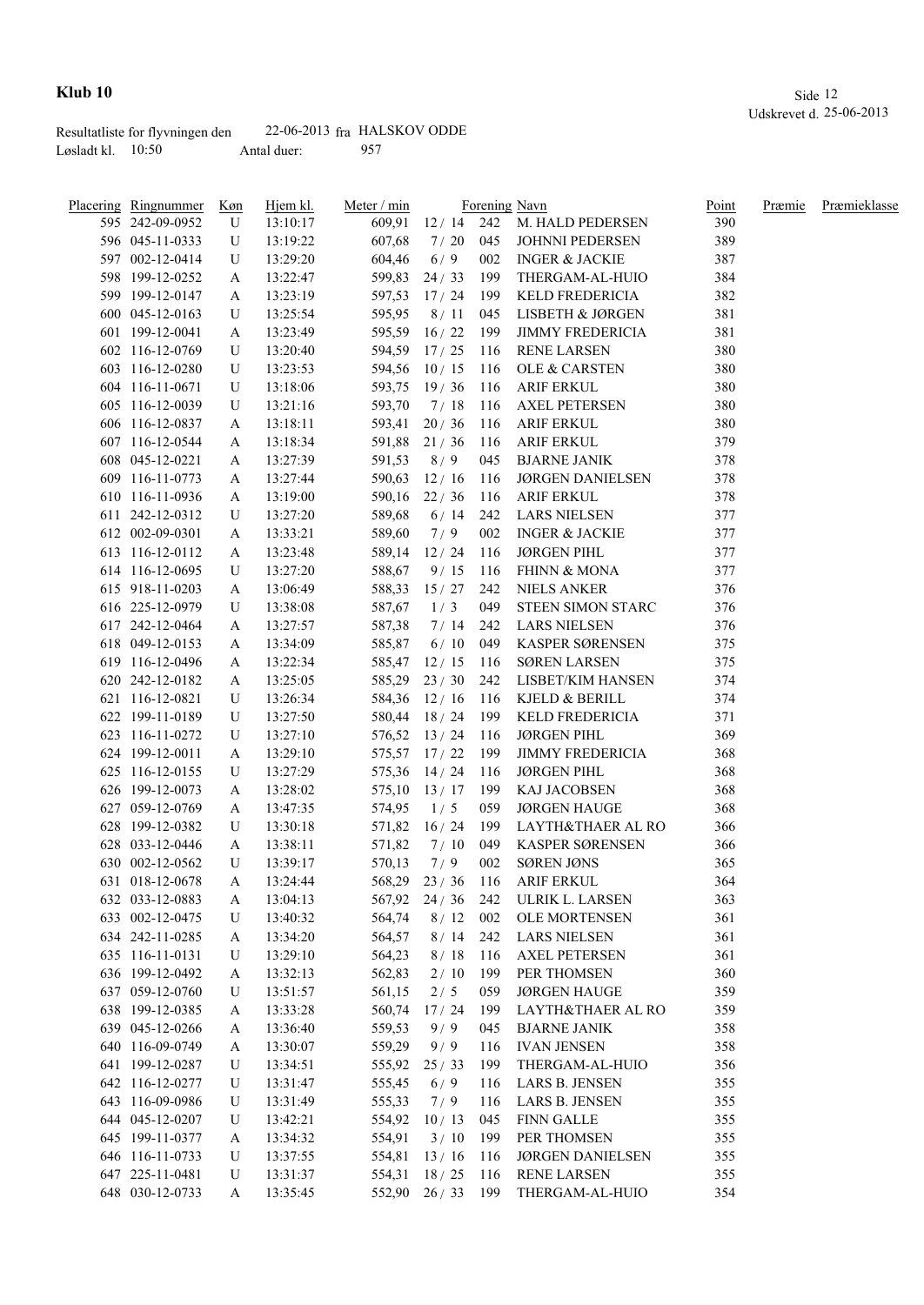|                     | Resultatliste for flyvningen den |             | $22-06-2013$ fra HALSKOV ODDE |
|---------------------|----------------------------------|-------------|-------------------------------|
| Løsladt kl. $10:50$ |                                  | Antal duer: | 957                           |

| Placering Ringnummer | <u>Køn</u> | Hjem kl. | Meter / min |                    |       | Forening Navn                        | Point | Præmie | Præmieklasse |
|----------------------|------------|----------|-------------|--------------------|-------|--------------------------------------|-------|--------|--------------|
| 649 225-12-0653      | U          | 13:42:50 |             |                    |       | 552,49 30 / 32 045 HARRY SØRUP       | 353   |        |              |
| 650 242-12-0287      | U          | 13:34:24 |             |                    |       | 552,12 24 / 30 242 LISBET/KIM HANSEN | 353   |        |              |
| 651 242-12-0207      | U          | 13:34:25 |             |                    |       | 552,07 25 / 30 242 LISBET/KIM HANSEN | 353   |        |              |
| 652 116-12-0226      | A          | 13:32:55 | 551,58      | 8/10               | 116   | M & M.B. JENSEN                      | 353   |        |              |
| 653 049-12-0402      | U          | 13:46:54 | 550,08      | 11/13              |       | 049 TEAM LENTZ                       | 352   |        |              |
| 654 033-12-1363      | A          | 12:52:04 | 549,46      | 7/18               | 033   | HANS CHR. NIELSEN                    | 351   |        |              |
| 655 199-12-0100      | A          | 13:37:08 |             | 548,44 18 / 24     |       | 199 LAYTH&THAER AL RO                | 351   |        |              |
| 656 116-12-0718      | U          | 13:38:55 |             | 548,31 10/15 116   |       | <b>FHINN &amp; MONA</b>              | 351   |        |              |
| 657 033-12-0827      | U          | 13:09:10 |             | 547,72 25 / 36     | 242   | ULRIK L. LARSEN                      | 350   |        |              |
| 658 033-12-0794      | U          | 13:09:23 |             | 546,87 26 / 36 242 |       | ULRIK L. LARSEN                      | 350   |        |              |
| 659 242-12-0460      | U          | 13:40:12 | 545,11      | 9/14               | 242   | <b>LARS NIELSEN</b>                  | 349   |        |              |
| 660 045-12-0120      | U          | 13:46:33 | 544,83      | 14/19              | 045   | <b>ERIK KRUSE</b>                    | 349   |        |              |
| 661 059-12-0657      | A          | 13:57:33 | 544,40      | 8/8                | 059   | <b>TOBIAS BAUER</b>                  | 348   |        |              |
| 662 116-12-0050      | U          | 13:36:55 | 538,03      | 9/18               | -116  | <b>AXEL PETERSEN</b>                 | 344   |        |              |
| 663 242-12-0306      | A          | 13:42:58 | 536,39      | 10/14              | 242   | <b>LARS NIELSEN</b>                  | 343   |        |              |
| 664 116-11-0833      | A          | 13:43:30 | 533,82      | 11/15              | 116   | <b>FHINN &amp; MONA</b>              | 341   |        |              |
| 665 915-12-7366      | A          | 14:01:27 | 533,31      | 3/5                | 059   | <b>JØRGEN HAUGE</b>                  | 341   |        |              |
| 666 199-12-0194      | A          | 13:42:22 | 531,68      | 27/33              | 199   | THERGAM-AL-HUIO                      | 340   |        |              |
| 667 049-12-0326      | A          | 13:58:39 | 531,41      | 5/22               | 049   | <b>ERIK HANSEN</b>                   | 340   |        |              |
| 668 242-12-0304      | A          | 13:44:43 | 531,01      | 11/14              | 242   | <b>LARS NIELSEN</b>                  | 340   |        |              |
| 669 033-12-0149      | A          | 14:00:24 | 526,52      | 6/22               | 049   | ERIK HANSEN                          | 337   |        |              |
| 670 049-12-0024      | U          | 14:00:27 | 526,39      | 7/22               | 049   | <b>ERIK HANSEN</b>                   | 337   |        |              |
| 671 049-11-0450      | U          | 14:00:28 | 526,38      | 17/25              | 049   | OLE G. HANSEN                        | 337   |        |              |
| 672 242-12-0371      | A          | 13:42:32 |             | $526,10$ $26/30$   | 242   | LISBET/KIM HANSEN                    | 337   |        |              |
| 673 045-10-0379      | U          | 13:46:42 | 525,80      | 9/11               | 045   | LISBETH & JØRGEN                     | 336   |        |              |
| 674 199-12-0381      | A          | 13:44:35 | 525,03      | 19/24              |       | 199 LAYTH&THAER AL RO                | 336   |        |              |
| 675 116-12-0459      | U          | 13:48:04 | 523,39      | 4/7                | 116   | P. CHRISTOPHERSEN                    | 335   |        |              |
| 676 049-12-0208      | U          | 13:59:02 | 522,70      | 6/9                | 049   | RENE JACOBSEN                        | 334   |        |              |
| 677 045-12-0202      | A          | 13:53:01 | 522,58      | 11/13              | 045   | FINN GALLE                           | 334   |        |              |
| 678 199-12-0513      | U          | 13:44:34 | 520,63      | 14/17              |       | 199 KAJ JACOBSEN                     | 333   |        |              |
| 679 199-12-0145      | U          | 13:46:28 |             | 519,15 19/24       | 199   | KELD FREDERICIA                      | 332   |        |              |
| 680 116-11-0317      | A          | 13:45:11 |             | 517,22 15/24       | 116   | <b>JØRGEN PIHL</b>                   | 331   |        |              |
| 681 242-12-0456      | A          | 13:49:25 |             | 517,10 12/14       | 242   | LARS NIELSEN                         | 331   |        |              |
| 682 135-12-0384      | A          | 13:55:00 |             | 516,16 31/32 045   |       | <b>HARRY SØRUP</b>                   | 330   |        |              |
| 683 033-12-0901      | U          | 13:18:13 |             | 514,28 27/36       | 242   | ULRIK L. LARSEN                      | 329   |        |              |
| 684 033-12-0828      | U          | 13:18:17 |             | 514,05 28 / 36 242 |       | ULRIK L. LARSEN                      | 329   |        |              |
| 685 199-12-0523      | A          | 13:47:10 |             |                    |       | 512,99 15 / 17 199 KAJ JACOBSEN      | 328   |        |              |
| 686 045-11-0141      | U          | 13:57:49 |             | 512,14 15 / 19     | 045   | <b>ERIK KRUSE</b>                    | 328   |        |              |
| 687 033-12-0758      | A          | 13:19:00 |             | 511,58 29/36       | 242   | ULRIK L. LARSEN                      | 327   |        |              |
| 688 116-10-1022      | A          | 13:42:18 |             | 510,35 24/36 116   |       | <b>ARIF ERKUL</b>                    | 326   |        |              |
| 689 116-12-0047      | U          | 13:47:10 |             | 506,91 10/18 116   |       | <b>AXEL PETERSEN</b>                 | 324   |        |              |
| 690 225-12-0896      | U          | 13:50:57 |             | 505,62 11/15       | - 116 | OLE & CARSTEN                        | 323   |        |              |
| 691 116-12-0141      | A          | 13:49:39 |             | 504,36 16/24       | -116  | <b>JØRGEN PIHL</b>                   | 323   |        |              |
| 692 000-12-1257      | A          | 14:03:04 | 504,02      | 12/13              | 049   | TEAM LENTZ                           | 322   |        |              |
| 693 199-12-0489      | A          | 13:51:29 | 503,08      | 4/10               | 199   | PER THOMSEN                          | 322   |        |              |
| 694 116-12-0736      | A          | 13:48:18 | 502,44      | 19/25              | 116   | <b>RENE LARSEN</b>                   | 321   |        |              |
| 695 116-12-0986      | U          | 13:49:07 | 501,39      | 11/18              | 116   | <b>AXEL PETERSEN</b>                 | 321   |        |              |
| 696 000-12-2060      | A          | 14:02:05 | 501,38      | 9/12               | 002   | OLE MORTENSEN                        | 321   |        |              |
| 697 033-12-0314      | U          | 13:03:52 | 501,03      | 8/18               | 033   | HANS CHR. NIELSEN                    | 320   |        |              |
| 698 033-12-0618      | A          | 13:22:29 | 499,89      | 30/36              | 242   | ULRIK L. LARSEN                      | 320   |        |              |
| 699 116-12-0035      | A          | 13:53:06 | 499,66      | 15/19              | 116   | FREDDY NORDQUIST                     | 320   |        |              |
| 700 225-12-0871      | A          | 13:42:51 | 496,65      | 6/11               | -116  | <b>EJGIL JACOBSEN</b>                | 318   |        |              |
| 701 049-12-0033      | A          | 14:12:48 | 494,35      | 17/42              | 049   | PETER HANSEN                         | 316   |        |              |
| 702 116-10-0502      | A          | 13:52:10 | 493,30      | $9/10$ 116         |       | M & M.B. JENSEN                      | 316   |        |              |
|                      |            |          |             |                    |       |                                      |       |        |              |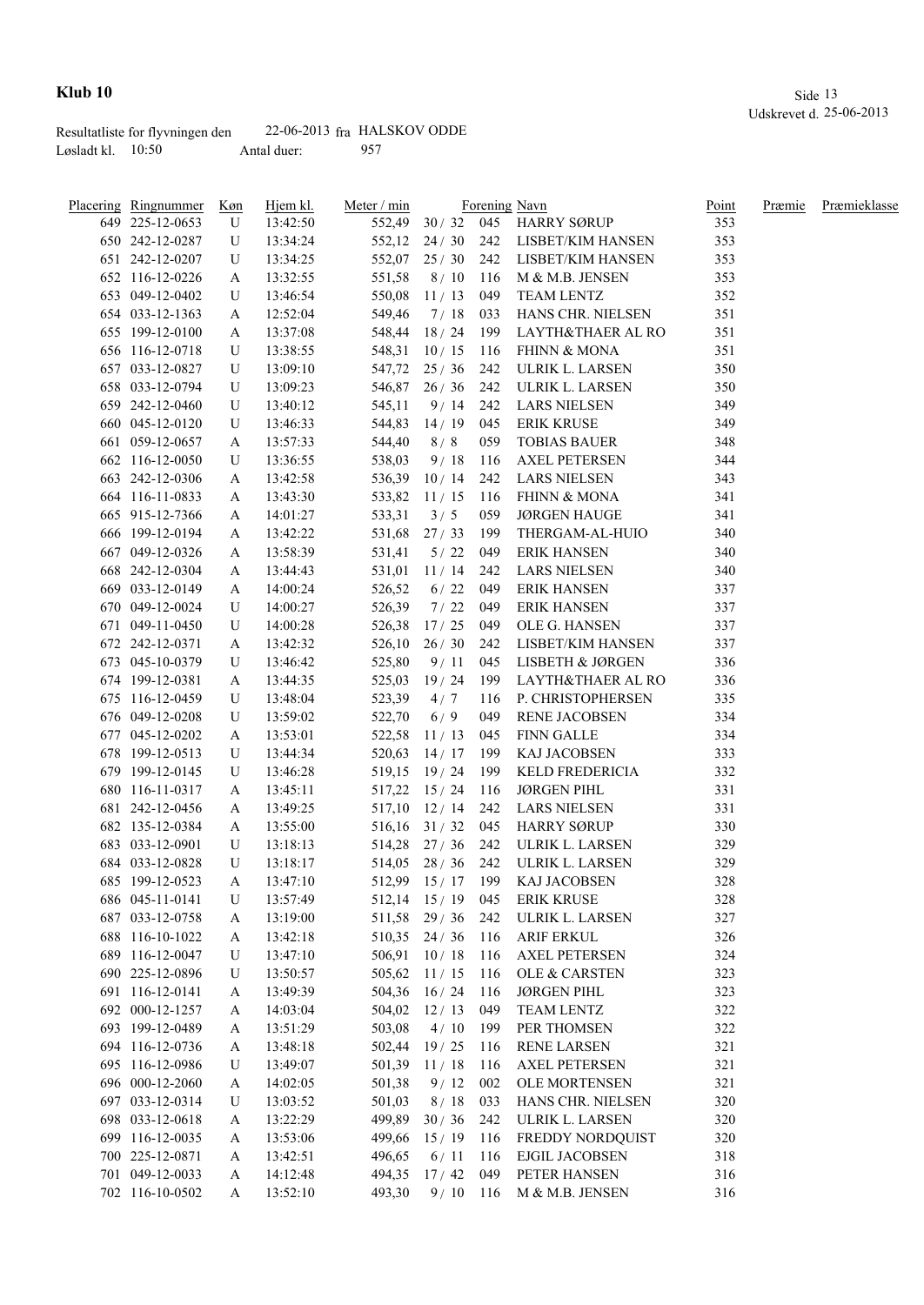|                     | Resultatliste for flyvningen den |             | $22-06-2013$ fra HALSKOV ODDE |
|---------------------|----------------------------------|-------------|-------------------------------|
| Løsladt kl. $10:50$ |                                  | Antal duer: | 957                           |

| Placering Ringnummer | Køn    | Hjem kl. | Meter / min |                    |      | Forening Navn                        | <u>Point</u> | Præmie | Præmieklasse |
|----------------------|--------|----------|-------------|--------------------|------|--------------------------------------|--------------|--------|--------------|
| 703 199-12-0375      | A      | 13:56:23 |             |                    |      | 491,79 20 / 24 199 LAYTH&THAER AL RO | 315          |        |              |
| 704 199-12-0036      | A      | 13:56:57 | 490,03      |                    |      | 18 / 22 199 JIMMY FREDERICIA         | 313          |        |              |
| 705 199-12-0465      | U      | 13:56:55 | 488,46      | 5/10               | 199  | PER THOMSEN                          | 312          |        |              |
| 706 200-09-0531      | A      | 13:07:33 | 487,61      | 9/18               | 033  | HANS CHR. NIELSEN                    | 312          |        |              |
| 707 033-11-0687      | A      | 13:07:52 | 486,49      | 10/18              | 033  | HANS CHR. NIELSEN                    | 311          |        |              |
| 708 049-11-0174      | A      | 14:14:17 | 483,67      | 2/3                | 049  | STEEN SIMON STARC                    | 309          |        |              |
| 709 033-12-1191      | U      | 13:04:21 | 481,93      | 4/7                | 033  | PREBEN K.PETERSEN                    | 308          |        |              |
| 710 918-12-0681      | A      | 13:37:12 | 481,42      | 16/27              | 242  | <b>NIELS ANKER</b>                   | 308          |        |              |
| 711 033-12-0764      | U      | 13:28:21 |             | $481,37$ $31/36$   | 242  | ULRIK L. LARSEN                      | 308          |        |              |
| 712 116-12-0709      | A      | 14:02:42 | 480,63      | 12/15              | -116 | <b>FHINN &amp; MONA</b>              | 307          |        |              |
| 713 116-12-0065      | U      | 13:56:58 |             | 480,34 12/18       | 116  | <b>AXEL PETERSEN</b>                 | 307          |        |              |
| 714 013-12-1074      | U      | 13:57:02 |             | $480,17$ 13 / 18   | 116  | <b>AXEL PETERSEN</b>                 | 307          |        |              |
| 715 116-11-0725      | A      | 14:04:30 |             | 478,98 14 / 16     | 116  | <b>JØRGEN DANIELSEN</b>              | 306          |        |              |
| 716 033-12-0947      | A      | 13:29:42 |             | 477,30 32/36       | 242  | ULRIK L. LARSEN                      | 305          |        |              |
| 717 033-12-1339      | A      | 13:10:44 |             | 476,58 11/18       | 033  | HANS CHR. NIELSEN                    | 305          |        |              |
| 718 199-12-0085      | U      | 14:02:39 |             | 475,80 21/24       |      | 199 LAYTH&THAER AL RO                | 304          |        |              |
| 719 049-11-0096      | A      | 14:21:12 |             | $474,69$ $18/42$   | 049  | PETER HANSEN                         | 304          |        |              |
| 720 002-12-0440      | U      | 14:07:49 |             | 471,39 19/30       | 045  | NIELS JAWORSKI                       | 302          |        |              |
| 721 116-11-0653      | A      | 13:56:34 |             | $471,33$ $25/36$   | 116  | ARIF ERKUL                           | 301          |        |              |
| 722 045-12-0333      | A      | 14:07:51 |             | $471,31$ $20/30$   | 045  | NIELS JAWORSKI                       | 301          |        |              |
| 723 116-11-0658      | U      | 13:56:48 |             | $470,74$ 26 / 36   |      | 116 ARIF ERKUL                       | 301          |        |              |
| 724 199-12-0001      | A      | 14:04:37 |             | 470,73 20 / 24     |      | 199 KELD FREDERICIA                  | 301          |        |              |
| 725 000-12-2062      |        |          |             | $470,71$ 10 / 12   |      | 002 OLE MORTENSEN                    | 301          |        |              |
| 726 242-12-0294      | A<br>U | 14:14:36 |             | $470,02$ 27/30     |      | 242 LISBET/KIM HANSEN                | 301          |        |              |
|                      |        | 14:03:07 |             |                    |      |                                      |              |        |              |
| 727 116-12-0233      | A      | 14:01:23 |             | $469,54$ 10 / 10   | 116  | M & M.B. JENSEN                      | 300          |        |              |
| 728 049-12-0320      | U      | 14:23:48 | 468,90      | 8/22               | 049  | <b>ERIK HANSEN</b>                   | 300          |        |              |
| 729 033-12-0375      | A      | 13:08:18 | 468,16      | 5/7                | 033  | PREBEN K.PETERSEN                    | 299          |        |              |
| 730 045-11-0380      | A      | 14:15:50 |             | $467,31$ 16/19     | 045  | <b>ERIK KRUSE</b>                    | 299          |        |              |
| 731 033-12-0944      | U      | 13:34:09 |             | $464,36$ $33 / 36$ | 242  | ULRIK L. LARSEN                      | 297          |        |              |
| 732 049-12-0285      | U      | 14:21:19 | 464,21      | 2/2                | 049  | <b>JØRGEN REIMER</b>                 | 297          |        |              |
| 733 049-10-0125      | U      | 14:26:01 |             | $464,10$ 19/42     | 049  | PETER HANSEN                         | 297          |        |              |
| 734 199-12-0387      | A      | 14:09:22 |             | 459,77 22 / 24     | 199  | LAYTH&THAER AL RO                    | 294          |        |              |
| 735 242-12-0251      | U      | 14:08:01 |             | 458,39 28 / 30     | 242  | LISBET/KIM HANSEN                    | 293          |        |              |
| 736 918-12-0353      | A      | 13:45:39 |             | 458,26 17/27       | 242  | <b>NIELS ANKER</b>                   | 293          |        |              |
| 736 901-11-7026      | U      | 13:16:24 | 458,26      | 6/9                | 033  | <b>JONAS V. MADSEN</b>               | 293          |        |              |
| 738 116-11-0820      | U      | 14:12:08 |             | $458,20$ 13 / 15   | 116  | <b>FHINN &amp; MONA</b>              | 293          |        |              |
| 739 033-11-1423      | A      | 13:16:36 | 457,63      | 7/9                | 033  | <b>JONAS V. MADSEN</b>               | 293          |        |              |
| 740 116-09-0505      | A      | 14:02:28 |             | 456,88 27/36       | 116  | ARIF ERKUL                           | 292          |        |              |
| 741 116-11-0252      | A      | 14:08:59 | 455,36      | 17/24              | 116  | <b>JØRGEN PIHL</b>                   | 291          |        |              |
| 742 116-12-0357      | A      | 13:59:15 | 453,61      | 7/11               | 116  | <b>EJGIL JACOBSEN</b>                | 290          |        |              |
| 743 045-11-0397      | U      | 14:23:10 | 451,24      | 17/19              | 045  | <b>ERIK KRUSE</b>                    | 289          |        |              |
| 744 049-12-0459      | A      | 14:24:35 | 449,77      | 8/9                | 002  | SØREN JØNS                           | 288          |        |              |
| 745 049-12-0149      | A      | 14:24:19 | 448,73      | 8/10               | 049  | KASPER SØRENSEN                      | 287          |        |              |
| 746 199-12-0117      | U      | 14:15:43 | 445,33      | 21/24              | 199  | KELD FREDERICIA                      | 285          |        |              |
| 747 049-12-0174      | U      | 14:27:12 | 442,77      | 9/10               | 049  | KASPER SØRENSEN                      | 283          |        |              |
| 748 049-11-0077      | A      | 14:36:46 | 442,10      | 20/42              | 049  | PETER HANSEN                         | 283          |        |              |
| 749 045-12-0330      | U      | 14:21:27 |             | 441,00 21/30       | 045  | NIELS JAWORSKI                       | 282          |        |              |
| 750 049-12-0040      | A      | 14:37:46 |             | $440,16$ 21/42     | 049  | PETER HANSEN                         | 282          |        |              |
| 751 242-12-0325      | U      | 14:06:05 | 440,02      | 5/7                | 242  | LUCAS KRAMHØFT                       | 281          |        |              |
| 752 049-12-0259      | A      | 14:38:42 |             | 438,38 18 / 25     | 049  | OLE G. HANSEN                        | 280          |        |              |
| 753 045-12-0127      | A      | 14:29:59 | 437,26      | 18/19              | 045  | <b>ERIK KRUSE</b>                    | 280          |        |              |
| 754 045-11-0073      | U      | 14:22:51 |             | 436,50 10/11       | 045  | LISBETH & JØRGEN                     | 279          |        |              |
| 755 033-11-1417      | A      | 13:24:00 | 435,64      | 8/9                | 033  | <b>JONAS V. MADSEN</b>               | 279          |        |              |
| 756 199-12-0146      | U      | 14:20:45 |             | 434,70 22 / 24     | 199  | KELD FREDERICIA                      | 278          |        |              |
|                      |        |          |             |                    |      |                                      |              |        |              |